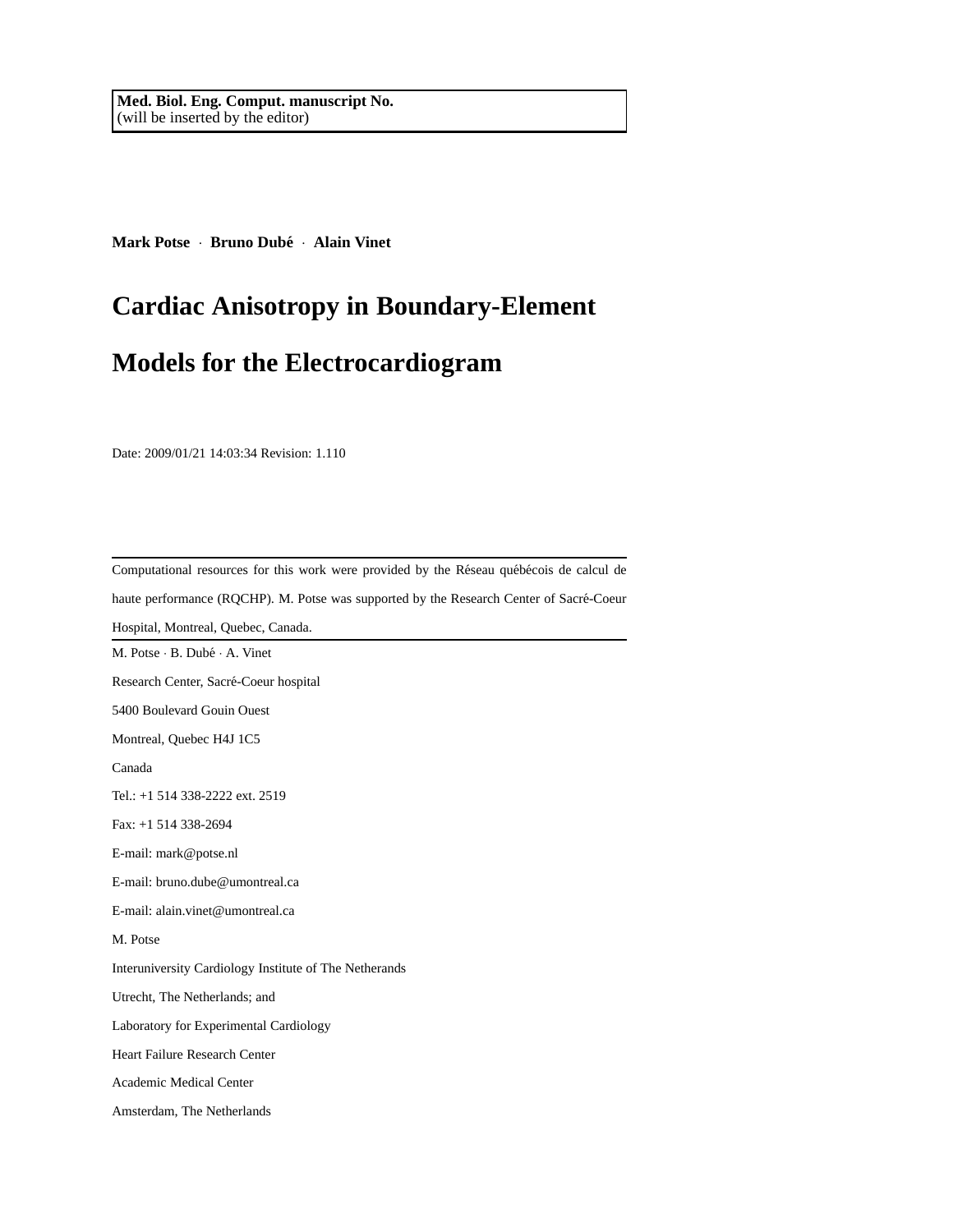**Abstract** The boundary-element method (BEM) is widely used for electrocardiogram (ECG) simulation. Its major disadvantage is its perceived inability to deal with the anisotropic electric conductivity of the myocardial interstitium, which led researchers to represent only intracellular anisotropy or neglect anisotropy altogether. We computed ECGs with a BEM model based on dipole sources that accounted for a "compound" anisotropy ratio. The ECGs were compared with those computed by a finite-difference model, in which intracellular and interstitial anisotropy could be represented without compromise. For a given set of conductivities, we always found a compound anisotropy value that led to acceptable differences between BEM and finite-difference results. In contrast, a fully isotropic model produced unacceptably large differences. A model that accounted only for intracellular anisotropy showed intermediate performance. We conclude that using a compound anisotropy ratio allows BEM-based ECG models to more accurately represent both anisotropies.

**Keywords** myocardial anisotropy · boundary-element methods · finite-difference model · electrocardiogram · computer model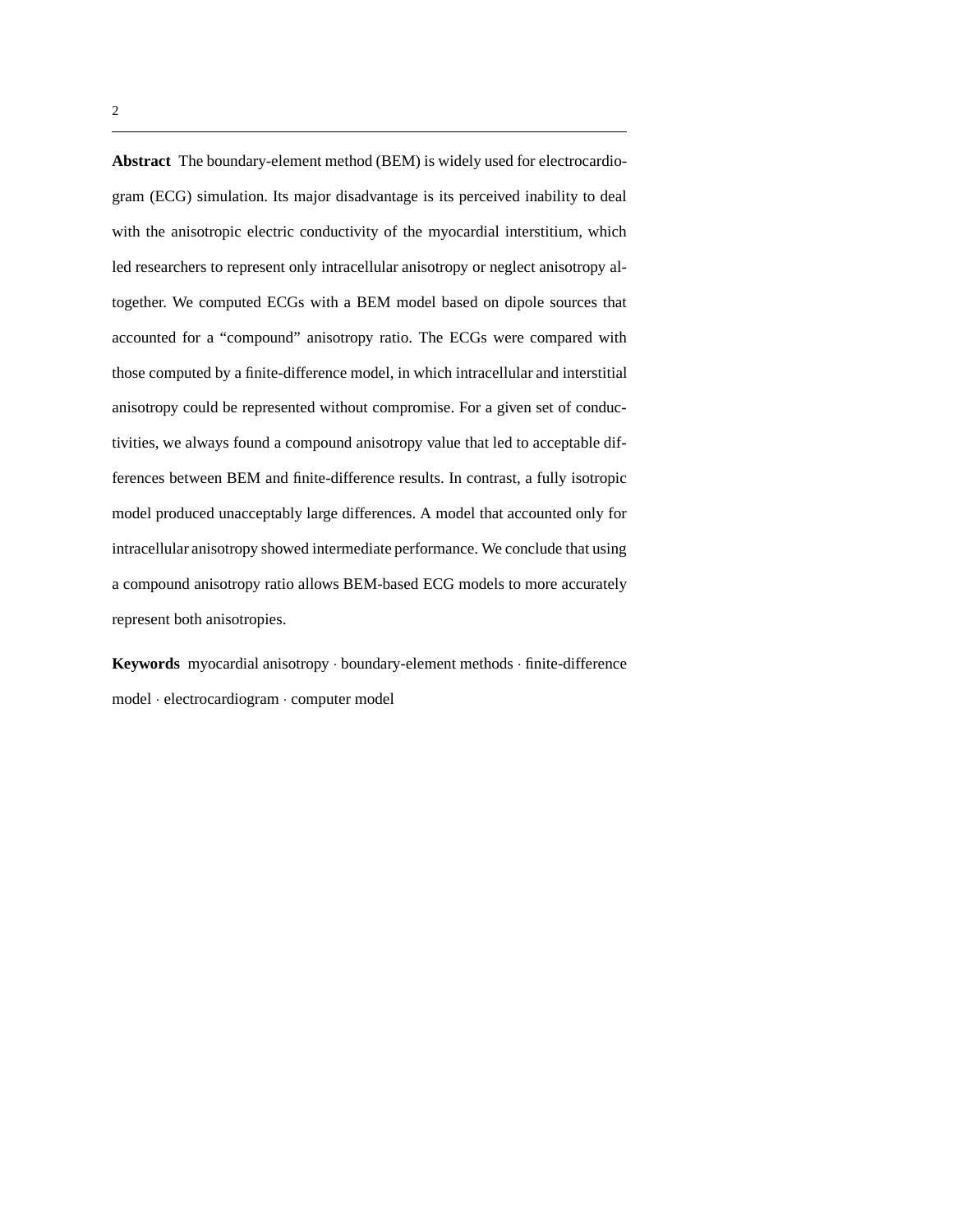#### **1 Introduction**

The electrocardiogram (ECG) is arguably the most important diagnostic tool in cardiology. Although it has been around for more than a century, many aspects of the ECG are still poorly understood. Computer models of the ECG play an important role in filling these knowledge gaps. Whole-heart reaction-diffusion models, which can simulate the ECG directly from processes on the membrane level, have only just begun to appear [21, 24, 25, 51]. These models, combined with patientspecific anatomic models, can predict subtle electrocardiographic effects of ionchannel malfunctions, provided that the ECG simulation is accurate enough.

The boundary-element method (BEM) has been used for ECG simulation for more than four decades [1, 3, 9, 16, 19, 21, 28, 32, 47, 55]. Its attractiveness comes from the small number of surface elements necessary to describe the torso and its major inhomogeneities. The torso, skeletal muscle layer, lungs, and ventricular blood masses can be modeled with a few thousand triangles [16]. Originally the small footprint of the BEM model made it the only candidate for ECG simulation [16, 19, 32]. The continuing popularity of the method is mainly due to its speed, which makes it useful for low-end computers and interactive applications [37].

The BEM is used to model the conductivity of the torso components. It is combined with a source model, which represents the cardiac electrical activity. The source model can be a small number of dipole sources inside the myocardium [16, 19, 32, 52], which can be computed from membrane potentials simulated by a reaction-diffusion model [51] or by simpler models [28]. Other source models are the "uniform-" or "oblique dipole layer" on the activation front [6, 7, 42] and the "equivalent double layer" on the surface of the myocardium [11, 35, 36]. We will discuss only dipole sources.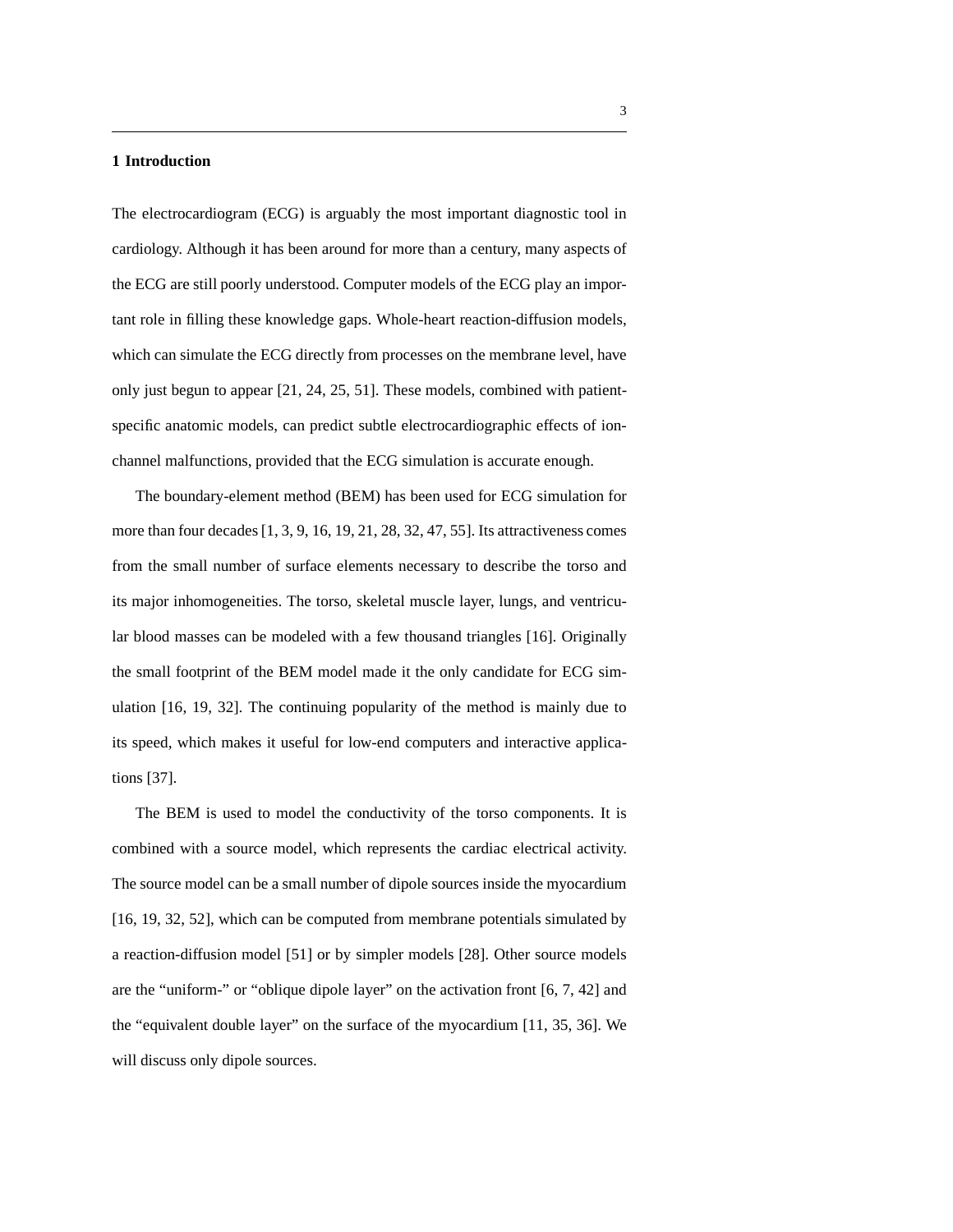The major disadvantage of the BEM model for ECG simulation is its inability to represent the anisotropy of the extracellular space in the cardiac muscle. Both intracellular and extracellular anisotropy affect the ECG. Intracellular anisotropy can be treated straightforwardly, as has been done in several studies [20, 53]. However, when extracellular anisotropy is neglected, the effect of intracellular anisotropy in the model is exaggerated. Because of this, previous authors have expressed doubt as to whether such models should represent intracellular anisotropy [14, 50]. Many models neglected anisotropy completely.

Anisotropy has important effects on the precordial ECG leads. For example, when subendocardial ischemia is modeled, the effect of anisotropy can make the difference between a positive and a negative ECG deflection [29], with important consequences for diagnosis. Thus, anisotropic ECG simulation can be important and the question is whether BEM models can reliably account for it.

The purpose of this study is to demonstrate that a good approximative treatment of extracellular anisotropy in a BEM model is possible, and that accounting for both anisotropies improves the simulated ECG. We compared ECGs computed by a BEM model with those computed by a finite-difference model, in which anisotropy could be represented without compromise.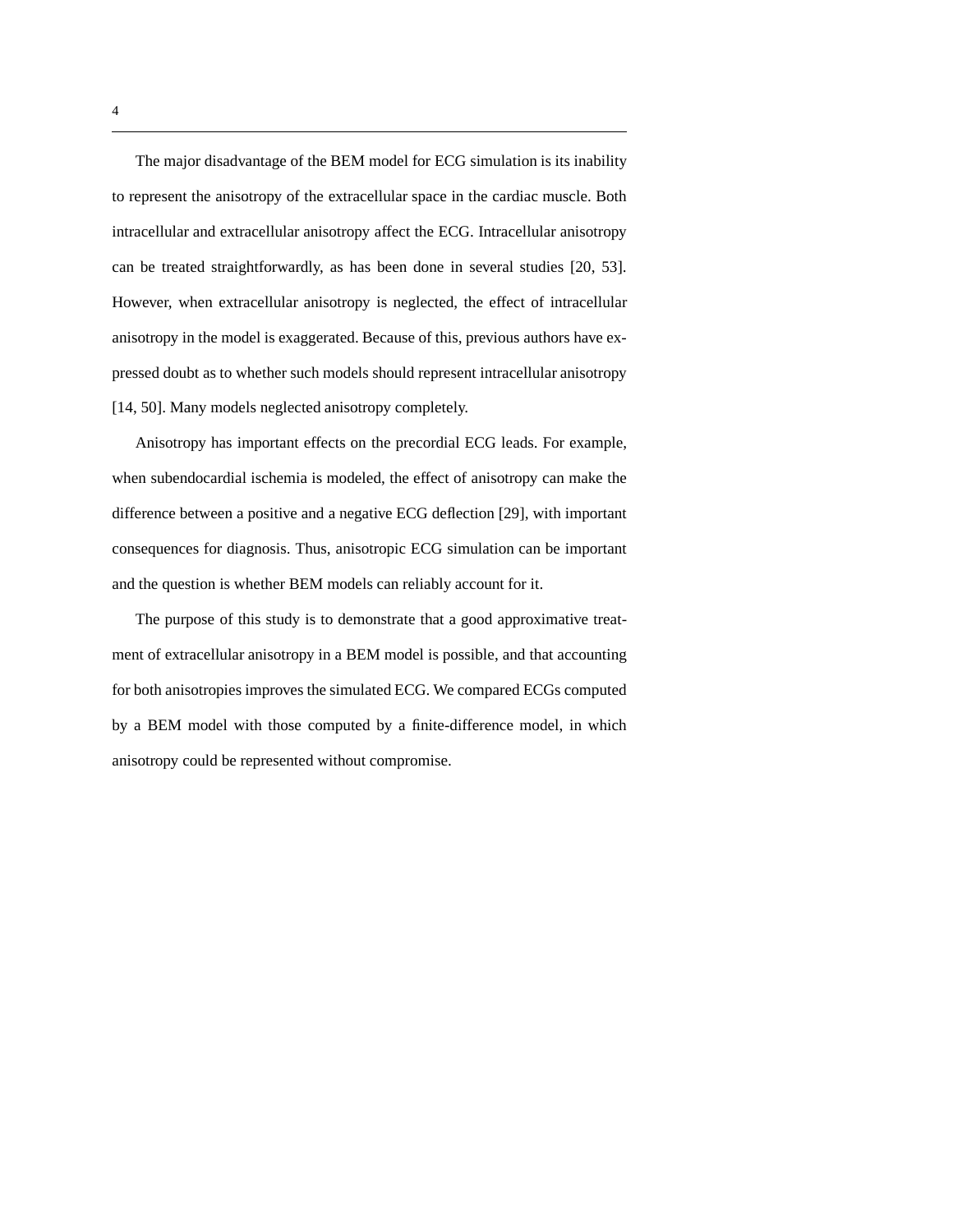#### **2 Methods**

Our methods are based on the bidomain model of cardiac tissue [14, 18, 32], which treats the myocardium as two continuous co-located media called the intracellular and extracellular domain, which are separated everywhere by the cell membrane. The conductivity in each domain is greater along than across the muscle fibers. We denote the fiber direction by a field of normalized row vectors  $\hat{\mathbf{a}} = (a_x, a_y, a_z)$ . The conductivity of each domain can then be characterized by a tensor field, generated by the function

$$
\mathbf{G}(\sigma_{\mathbf{L}}, \sigma_{\mathbf{T}}) = \sigma_{\mathbf{T}} \mathbf{1} + (\sigma_{\mathbf{L}} - \sigma_{\mathbf{T}}) \hat{\mathbf{a}}^{\mathbf{T}} \hat{\mathbf{a}} \tag{1}
$$

where 1 is a unit tensor, and  $\sigma_L$  and  $\sigma_T$  are the conductivities parallel and perpendicular to the fiber axis, respectively [8]. Let  $\sigma_{iL}$  and  $\sigma_{iT}$  be the intracellular conductivities parallel and perpendicular to the fibers, respectively, and  $\sigma_{eL}$  and  $\sigma_{eT}$ their extracellular equivalents. We define the intracellular and extracellular conductivity tensors fields as  $G_i = G(\sigma_{iL}, \sigma_{iT})$  and  $G_e = G(\sigma_{eL}, \sigma_{eT})$ . The anisotropy ratios of the two domains are  $R_i = \sigma_{iL}/\sigma_{iT}$  and  $R_e = \sigma_{eL}/\sigma_{eT}$ . An overview of all conductivity values and anisotropy ratios is given in table 1.

Potential fields  $\phi_i$  and  $\phi_e$  in the two domains are related to current density fields  $J_i = G_i \nabla \phi_i$  in the intracellular domain and  $J_e = G_e \nabla \phi_e$  in the extracellular domain [14]. The divergence of each current density field equals the current that flows through the cellular membrane; this current must have equal magnitude and opposite sign in the two domains. Thus, the bidomain model can be summarized with the following equation [14, 18, 32]:

$$
\nabla \cdot (\mathbf{G}_i \nabla \phi_i) = -\nabla \cdot (\mathbf{G}_e \nabla \phi_e)
$$
 (2)

It is convenient to use the transmembrane potential  $V_m = \phi_i - \phi_e$  to eliminate  $\phi_i$ from equation (2); after-re-arranging terms we obtain an implicit equation for  $\phi_e$ in terms of  $V_m$ :

$$
\nabla \cdot ([\mathbf{G}_i + \mathbf{G}_e] \nabla \phi_e) = -\nabla \cdot (\mathbf{G}_i \nabla V_m). \tag{3}
$$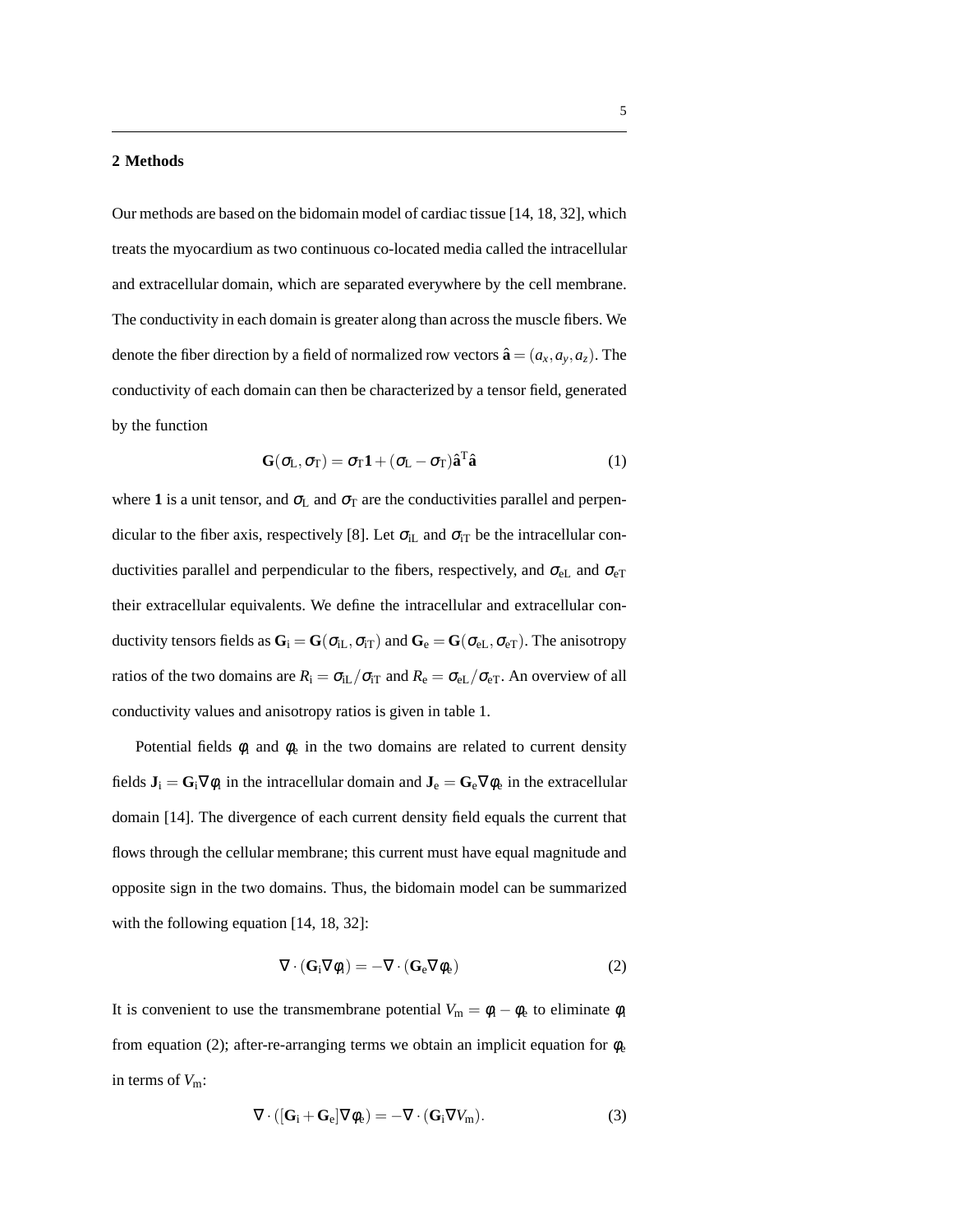In this study ECGs were simulated from given membrane potentials  $(V<sub>m</sub>)$  by a BEM model and by a finite-difference (FD) model of the human torso. The FD model solved the extracellular potential  $\phi_e$  from equation (3). The BEM model is conceptually more complicated. Its source model is an equivalent current density

$$
\mathbf{J}_{\rm c} = -\mathbf{G}_{\rm c}\nabla V_{\rm m} \tag{4}
$$

with G<sub>c</sub> a proposed "compound" conductivity tensor field

$$
\mathbf{G}_{\rm c} = f_{\rm c} \mathbf{G} (R_{\rm c} \sigma_{\rm iT}, \sigma_{\rm iT}) \tag{5}
$$

where  $f_c$  is an isotropic amplification factor and  $R_c$  a chosen "compound anisotropy" ratio." The parameters  $f_c$  and  $R_c$  were obtained by fitting a BEM-derived ECG to an FD-derived ECG, as detailed in Results. The volume conductor for the BEM model is piecewise continuous and isotropic with conductivity  $\sigma_B$ . Conductivity values used in this study are listed in table 1. Details on the two ECG models are given in the following sections.

The underlying  $V_m$  were computed by a monodomain reaction-diffusion model of the human heart, as detailed in the next section. The anatomy of the heart and thorax was obtained from in-vivo magnetic resonance imaging data [27].

#### 2.1 propagation model

Propagating action potentials were computed with a monodomain reaction-diffusion model [40, 51]. This model integrated the equation

$$
C_{\rm m} \frac{\partial V_{\rm m}}{\partial t} = \beta^{-1} \nabla \cdot \left( \mathbf{G}(\sigma_{\rm mL}, \sigma_{\rm mT}) \nabla V_{\rm m} \right) - I_{\rm ion}
$$
 (6)

where  $\beta$  is the membrane surface to volume ratio,  $C_m$  is the membrane capacitance per unit area,  $I_{\text{ion}}$  the sum of all transmembrane ionic currents, and the equivalent "monodomain" conductivities are defined as  $\sigma_{mT} = \sigma_{iT}\sigma_{eT}/(\sigma_{iT} + \sigma_{eT})$ , and  $\sigma_{mL} = \sigma_{iL} \sigma_{eL}/(\sigma_{iL} + \sigma_{eL})$  [40]. Membrane potentials were stored at 1-mm spatial resolution at a 1-ms interval. Each simulation had a duration of 500 ms.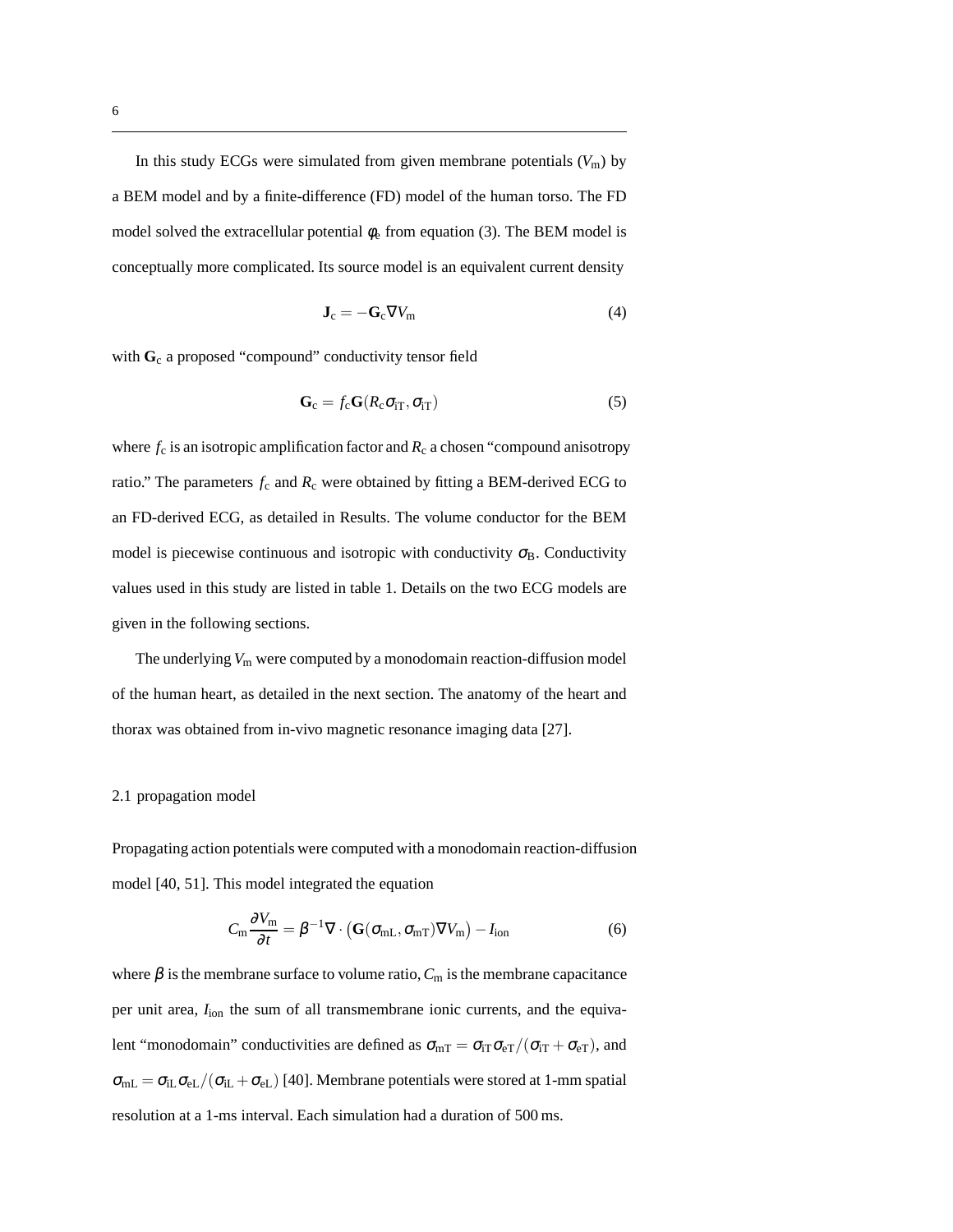The patient-tailored cardiac anatomy was used for this simulation. Cardiac fiber orientation was mathematically defined as previously described [40]. This procedure was performed at 0.2-mm resolution to obtain smooth fiber orientation profiles. Tissue types and fiber orientations were then subsampled to 1-mm resolution. This subsampled heart model was inserted in the FD torso model, as discussed later on. For the propagation model, which worked at 0.2-mm resolution, each voxel of the subsampled model was replicated 5 times in each spatial dimension, to obtain exactly the same geometry as in the FD torso model.

Because the heart of our patient was relatively large, we assumed that its myocytes were larger than average, and therefore set the surface-to-volume ratio of the cells 20 % smaller than the normal value in our model, to 800 cm−<sup>1</sup> . This led to realistic activation times.

#### 2.2 BEM model

Previously-described BEM software was used to compute the ECG from the regional dipoles [16, 28, 30, 51]. Briefly, this software uses an integral equation for the potential on the surface triangles due to the regional dipoles. This method, which was first proposed by Barr et al. in 1966 [2, 4], has been used in many studies and is well explained in textbooks [14, 39]. Because this method is well covered in the literature we give only a brief outline here. Details of our implementation can be found in previous publications from our laboratory [28, 30].

Let a set of surfaces  $S_k$  bound several regions of continuous isotropic conductivity  $\sigma$ . The notation  $\sigma_k^-$  indicates the conductivity inside surface *k*, and  $\sigma_k^+$  the conductivity outside surface *k*. In one or more of these regions there is a source current density field  $J_c$  (equation 4). The potential at a point **r** on surface *k* is given by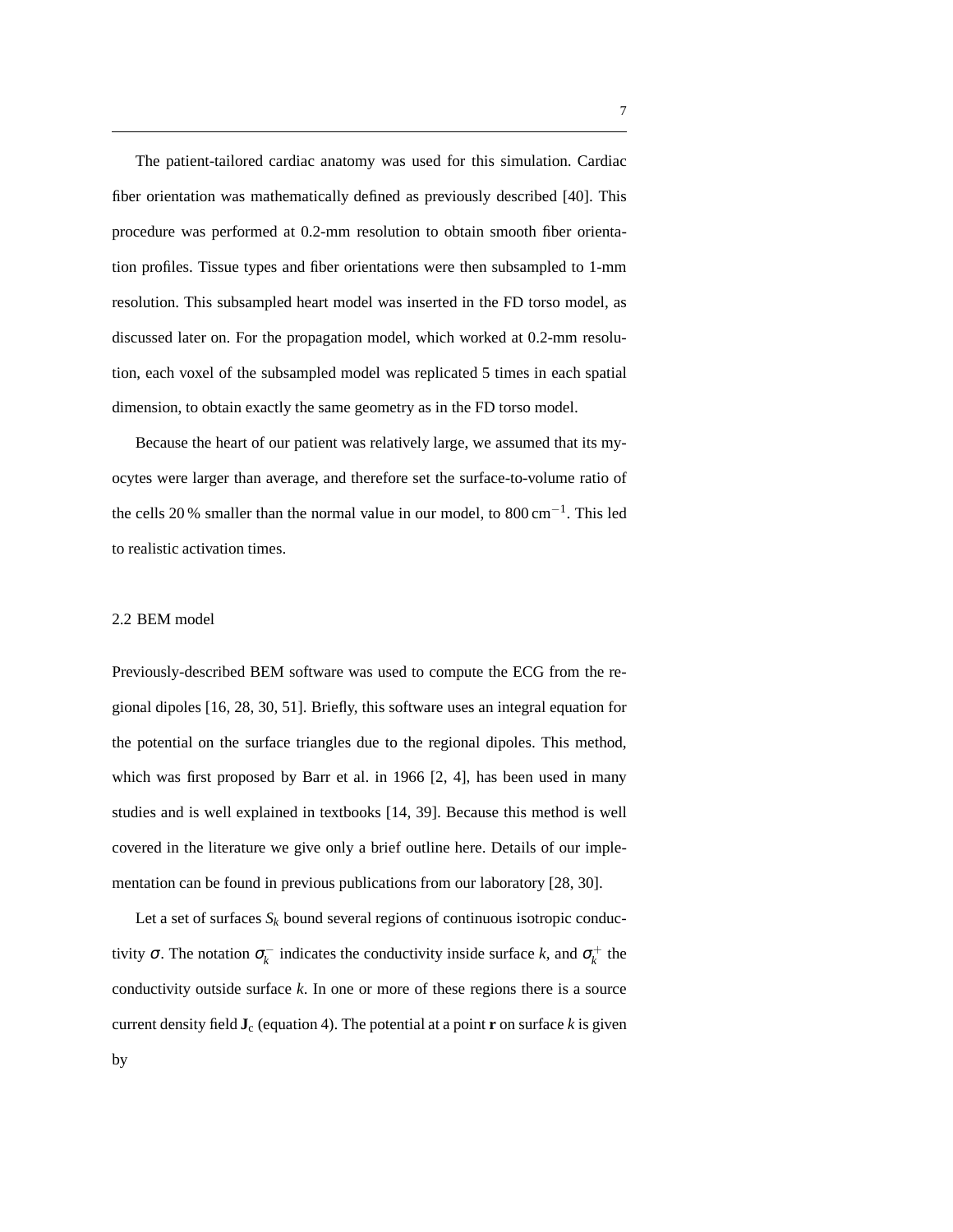$$
\phi_{ek}(\mathbf{r}) = \frac{1}{2\pi(\sigma_k^- + \sigma_k^+)} \left[ \int \mathbf{J}_c(\mathbf{r}') \cdot \frac{\mathbf{r} - \mathbf{r}'}{|\mathbf{r} - \mathbf{r}'|^3} dV' + \sum_{\ell} \int_{S_{\ell}} (\sigma_{\ell}^- - \sigma_{\ell}^+) \phi_e(\mathbf{r}'') d\Omega_{rr''} \right]
$$
(7)

where **r'** and **r''** are variable points, the summation is over all surfaces  $\ell$ , and  $d\Omega_{rr}$ <sup>*n*</sup> is the solid angle subtended at **r** by the infinitesimal surface element situated at **r** ′′ [4, 14]. When discretized on a set of triangulated surfaces, this is a system of linear equations for  $\phi_e$  on all surface triangles, with a right-hand side determined by the dipole sources  $\mathbf{J}_c$ .

The source term  $J_c$  was evaluated at 1-mm resolution according to equation (4) and then integrated over "dipole regions." Except where mentioned otherwise, the heart was divided into  $N_d = 29689$  dipole regions. Evaluation of  $J_c$  at 1-mm resolution allows the local fiber orientation to be taken into account [53], while the regional integration serves to arrive at a manageable number of sources [28, 51].

Equation (7) was solved (using an iterative method) with a right-hand side in which one of the 3 spatial components of one of the  $N_d$  dipoles was set to unity, and all others were set to zero [30]. This process was repeated for every component of every dipole in turn. Each solution yields a set of transfer coefficients that link the dipole component to a contribution to the potential on each of the  $N_t$  triangles. Thus, a total of  $3N_tN_d$  coefficients link all dipoles to all surface potentials. The coefficients that relate to the outer torso surface triangles were stored and used to compute individual ECGs, while those related to internal surfaces were discarded. In general, the potentials on internal surfaces close to the heart are too inaccurate to be useful, while those on the outer torso surface are highly accurate [14].

The anatomic model, consisting of a set of triangulated surfaces, is shown in figure 1. The torso surface and the inside of the skeletal muscle layer were described by 1216 triangles each. Each lung had ∼ 160 triangles, and the intracavitary blood masses ∼ 800 triangles. The skeletal muscle layer was represented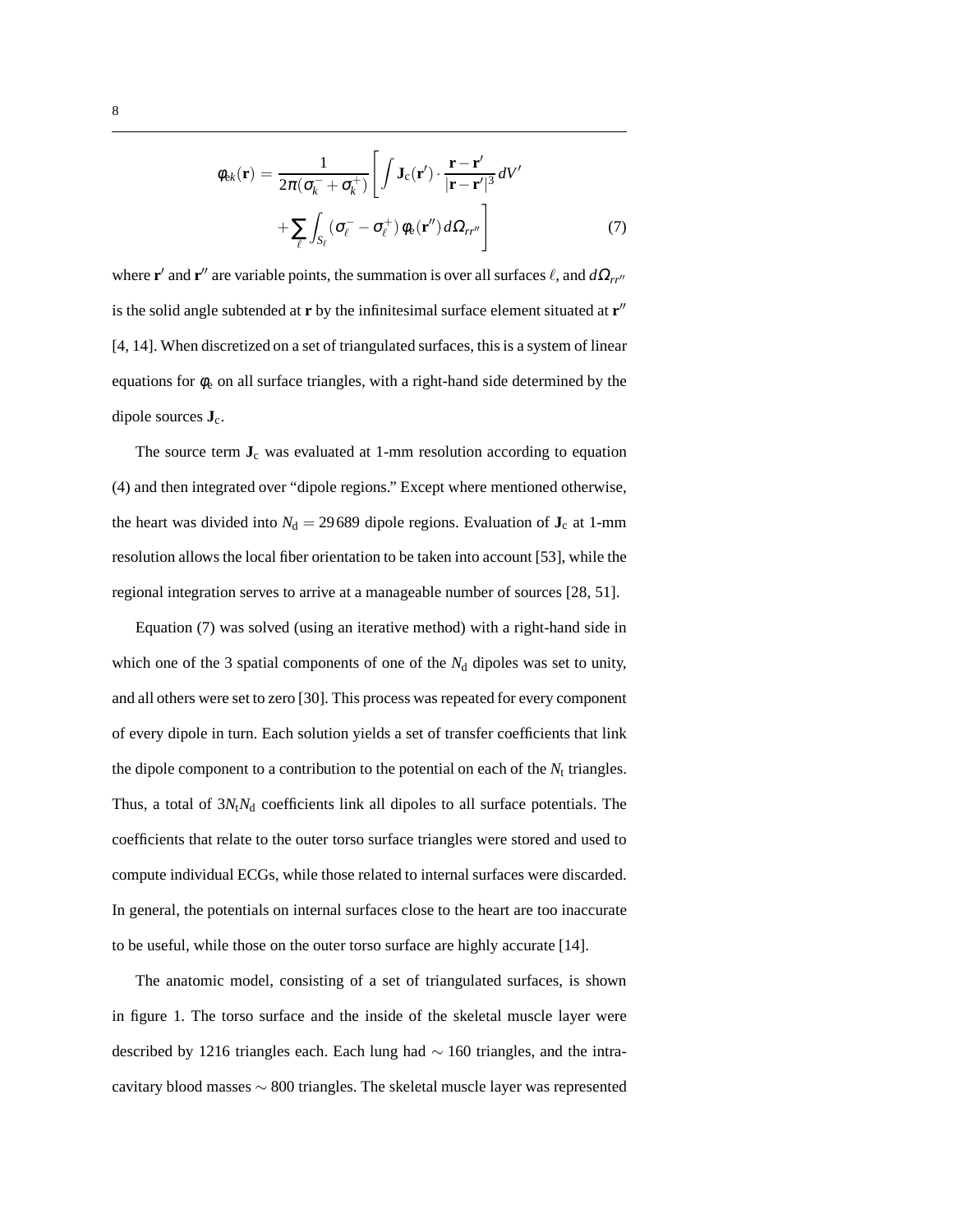using the torso extension method introduced by McFee and Rush [16, 31, 48]. This anisotropic layer with variable fiber orientation, which is assumed to have conductivities 0.43 and 6.67 mS/cm [31, 44], is replaced by a thicker isotropic layer with conductivity 1.25 mS/cm. We used a thickness of 4 cm, which is somewhat more than previously reported [16], because our subject was large and heavily-built. A conductivity  $\sigma_B = 2.0 \text{ mS/cm}$  was used for the torso, including the myocardium [16]. Values of  $\sigma_B$  for all regions are listed in table 1.

#### 2.3 FD model

The FD model of the heart and thorax had a resolution of 1 mm and was obtained by scan-converting the surface model of the thorax and inserting the 1-mm version of the heart model. The skeletal muscle layer was represented in the same way as in the BEM model.

From the simulated  $V_m$  at 1-mm resolution,  $\nabla \cdot (\mathbf{G}_i \nabla V_m)$  was evaluated and used to compute  $\phi_e$  by solving equation (3). This was done using our previouslydescribed software [40] but with 100-fold lower error tolerance levels needed to compute an ECG with  $< 0.1$  mV precision.

#### 2.4 Comparison

The crucial difference between the BEM and FD models is the conductivity of the extracellular space: the BEM model used an isotropic conductivity  $\sigma_B$ , whereas the FD model used anisotropic values  $\sigma_{eL}$  and  $\sigma_{eT}$  (table 1). Our purpose is to try to compensate for the lack of extracellular anisotropy in the BEM model by selecting appropriate values for the constants  $R_c$  and  $f_c$ .

An analytic solution to this problem exists if both the intracellular and extracellular domain are homogeneous and unbounded [14, 42]. If the coordinate axes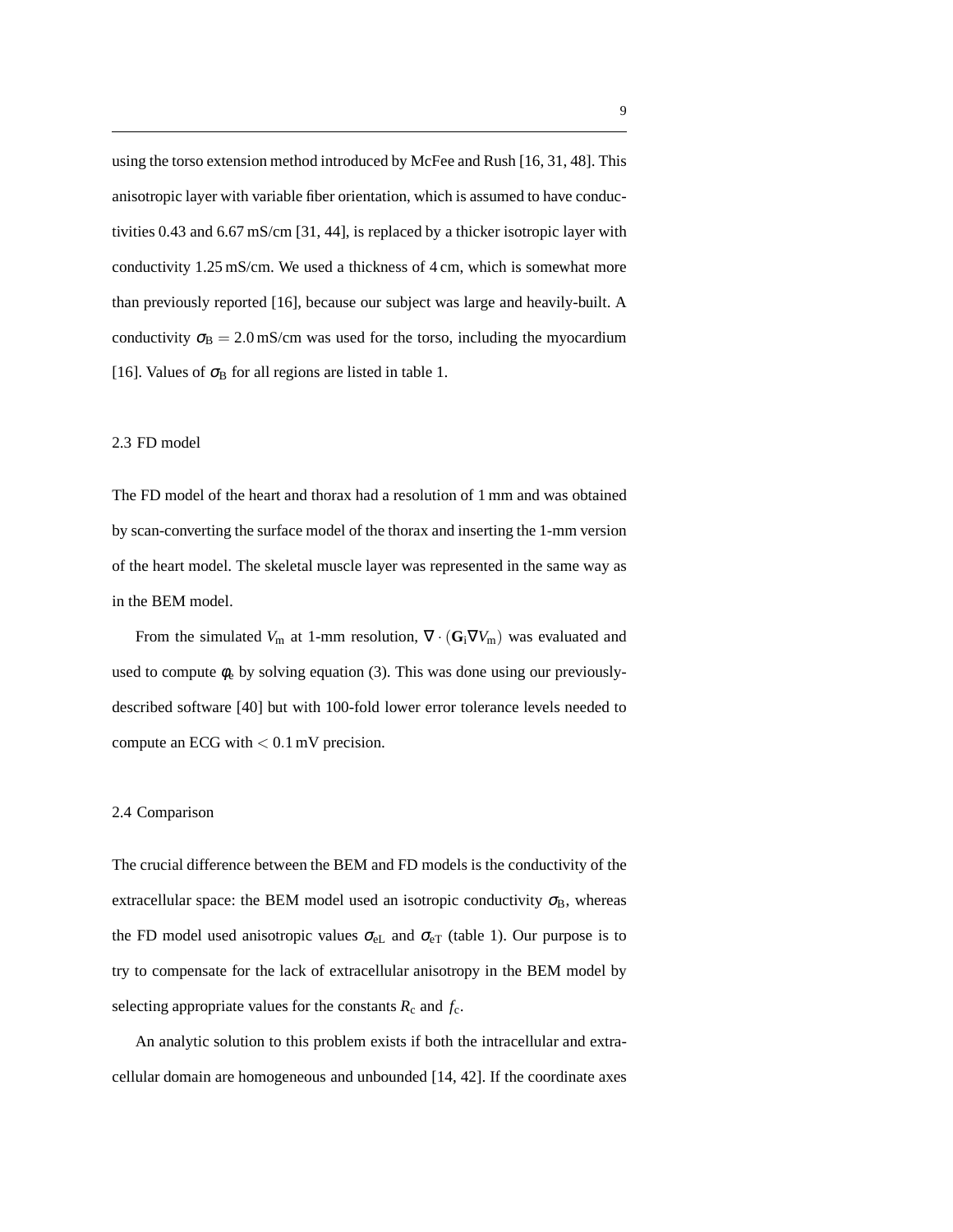are chosen such that  $G_i$  and  $G_e$  are diagonal, equation (3) can be rewritten as

$$
\nabla^2 \phi_e = -\nabla \cdot (\mathbf{G}_c \nabla V_m) \tag{8}
$$

where

$$
\mathbf{G}_{c} = \mathbf{G}(\sigma_{iL}/(\sigma_{iL} + \sigma_{eL}), \sigma_{iT}/(\sigma_{iT} + \sigma_{eT}))
$$
\n(9)

is also diagonal. The anisotropy ratio of this tensor can be written as

$$
R_{\rm c} = \frac{\sigma_{\rm iL}/(\sigma_{\rm iL} + \sigma_{\rm eL})}{\sigma_{\rm iT}/(\sigma_{\rm iT} + \sigma_{\rm eT})} = R_{\rm i} \frac{\sigma_{\rm iT} + \sigma_{\rm eT}}{\sigma_{\rm iL} + \sigma_{\rm eL}} = \frac{R_{\rm i}}{R'} \tag{10}
$$

where  $R' = (\sigma_{iL} + \sigma_{eL})/(\sigma_{iT} + \sigma_{eT})$  is the anisotropy ratio of the myocardial bulk conductivity, which opposes the effect of  $R_i$ . For the normal conductivity values from table 1, we would have  $R_c = 2.5$  and  $R' = 4$ .

In case of the heart in situ, the isotropic torso modifies the effect of the bulk myocardial anisotropy. Geselowitz and Miller [12] have discussed an analytic solution for the case of a dipole source in the center of an anisotropic sphere embedded in an unbounded isotropic medium of conductivity  $\sigma_0$ . In this situation, the potential at large distance from the sphere can be reproduced by a homogeneous isotropic medium of conductivity  $\sigma_0$  if the dipole's transverse and longitudinal components are multiplied by factors  $f_T$  and  $f_L$ , respectively, given by

$$
f_{\rm T} = \frac{A\sigma_0}{\sigma_{\rm iT} + \sigma_{\rm eT} + B\sigma_0} \tag{11}
$$

$$
f_{\rm L} = \frac{A\sigma_0}{\sigma_{\rm iL} + \sigma_{\rm eL} + B\sigma_0} \tag{12}
$$

where  $A = 3$  and  $B = 2$ . If this is a good approximation for the heart in the torso, we should use  $f_c = f_T$  and  $R_c = R_i f_L / f_T$ . With the values from table 1, we would now find  $R_c = 5.5$ . By analogy with equation (10), we define an effective bulk anisotropy ratio

$$
R'_{\text{eff}} = \frac{R_{\text{i}}}{R_{\text{c}}} = \frac{f_{\text{T}}}{f_{\text{L}}}
$$
(13)

which has the value 1.8 in this situation. By comparison with  $R'$ , we see that the isotropic torso reduces  $R'_{\text{eff}}$ , and so amplifies the effect of the intracellular anisotropy of the heart.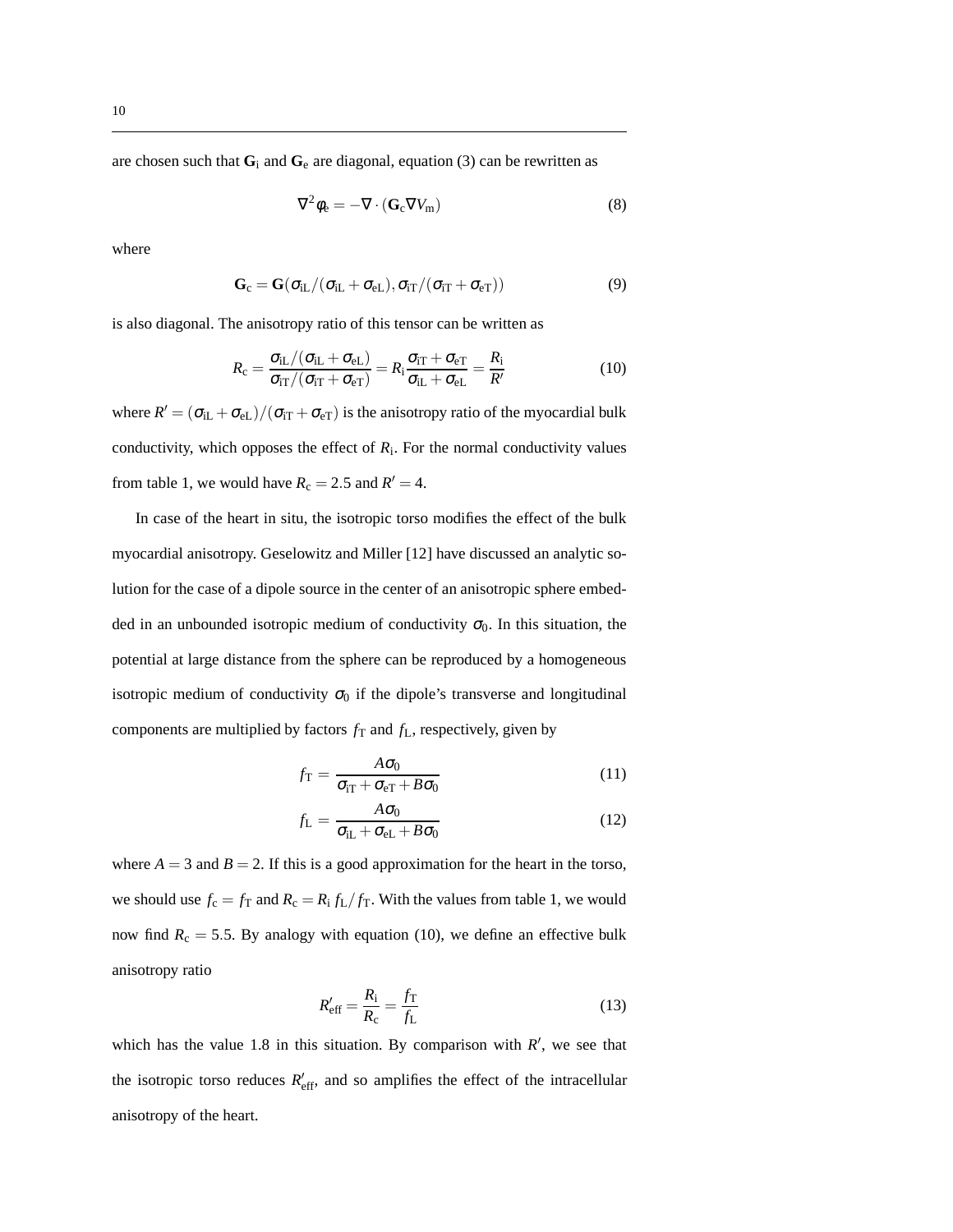Torso boundaries and inhomogeneities also play a role. Thivierge et al. [50] showed that for an anisotropic cube in a bounded isotropic medium, the constants *A* and *B* depend on  $\sigma_0$ , on fiber rotation, and on the position of the dipole source in the cube.

Our purpose now is to see how this works out in a complete heart in an inhomogeneous torso, where we identify  $\sigma_0$  with  $\sigma_B$  for the torso (table 1). Specifically, we will test if values for  $R_c$  and  $f_c = f_T$  exist that, if applied throughout the heart, still result in an acceptable approximation to the anisotropic ECG. Since we equate  $f_c$  and  $f_T$  we will from here on refer only to  $f_T$ .

We simulated 13 different ECGs with the FD model: a normal activation sequence for several different values of  $\sigma_{iL}$ ,  $\sigma_{iT}$ ,  $\sigma_{eL}$ , and  $\sigma_{eT}$ ; and four abnormal activation sequences with normal conductivity values. In all cases, the propagation model was based on normal conductivity values.

With the BEM model we simulated, for each activation sequence, ECGs for  $R_c = 1.0, 1.1, ..., 10.0$  and  $f_T = 0.1, 0.12, ..., 2.0$ . For each ECG simulated with the FD model, the BEM ECG with minimal root-mean-square (RMS) difference was selected. RMS and maximum differences were also plotted as functions of  $(R_c, f_T)$  to verify the existence of a global minimum. The best choice is reported in terms of its  $R_c$  and  $f_T$ . We also give  $f_L$ , now computed as

$$
f_{\rm L} = f_{\rm T} R_{\rm c} / R_{\rm i},\tag{14}
$$

as well as *A* and *B* obtained by inverting the linear system defined by equations (11) and (12), and  $R'_{\text{eff}}$  (equation 13). Maximum errors and RMS errors are reported, as well as the relative difference (RD) [35, 52], defined as

$$
RD = \sqrt{\frac{\sum_{t} \sum_{n} (\phi_{tn}^{BEM} - \phi_{tn}^{FD})^2}{\sum_{t} \sum_{n} (\phi_{tn}^{FD})^2}}
$$
(15)

where the index  $t = 1, \ldots, 500$  ranges over all samples,  $n = 1, \ldots, 12$  over all leads,  $\phi_{tn}^{\text{BEM}}$  is the ECG potential computed with the BEM model, and  $\phi_{tn}^{\text{FD}}$  the ECG potential computed with the FD model.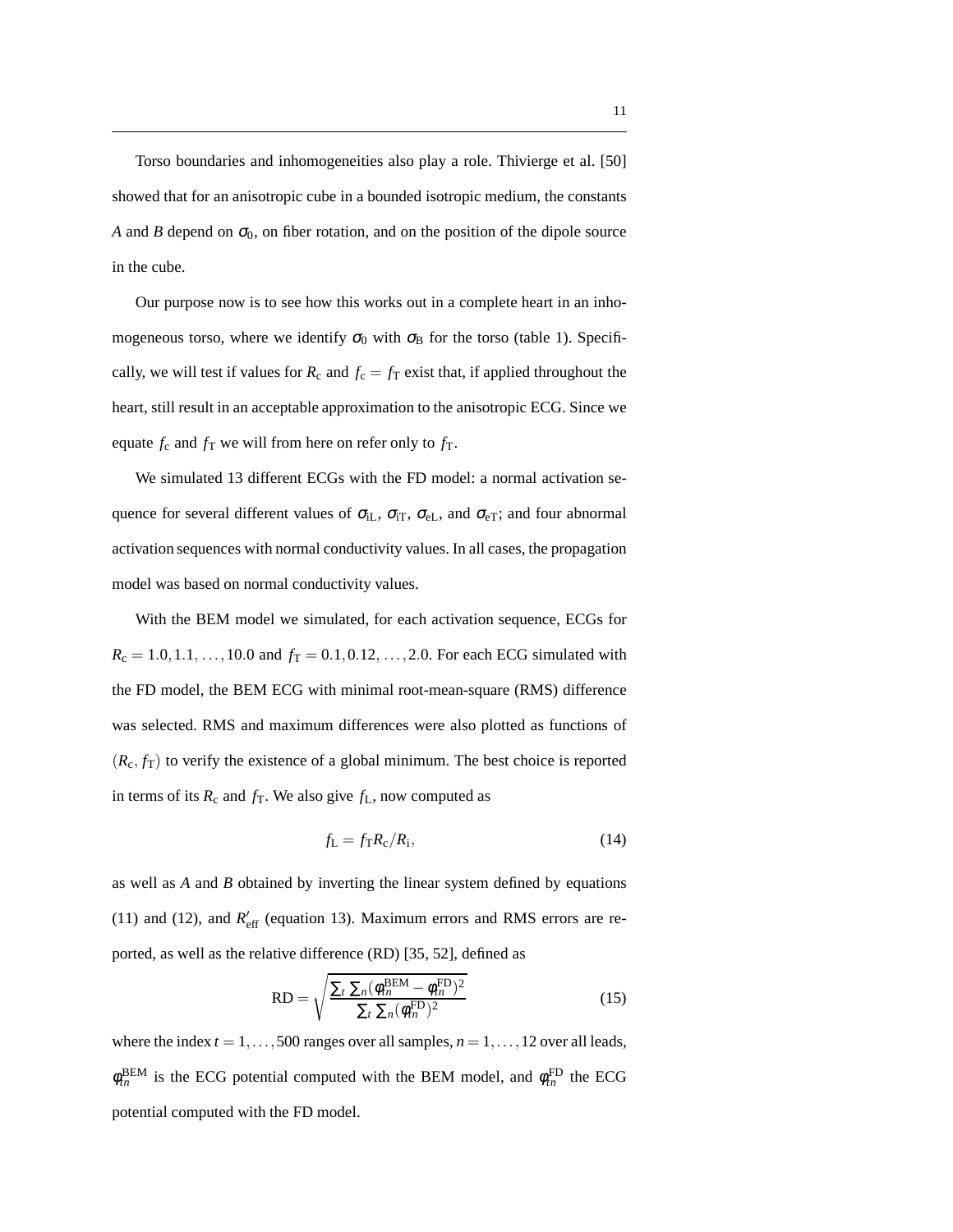#### **3 Results**

#### 3.1 isotropic BEM versus isotropic FD

Ideally, if both the BEM and FD models use isotropic conductivities throughout, they should produce equal results. In practice the results differ slightly because the geometry used in the two models cannot be exactly the same. There were also small differences in the handling of the conductivity tensor in either model. Using  $\sigma_{iL} = \sigma_{iT} = 0.66$  mS/cm and  $\sigma_{eL} = \sigma_{eT} = \sigma_0 = 2.0$  mS/cm in both models, we found an RMS difference of  $34 \mu V$ , a maximum difference of  $273 \mu V$ , and  $RD = 0.08$ , for a BEM model with 29689 dipoles.

With 5004 dipoles in the BEM model, the difference was slightly larger:  $315 \mu$ V max,  $42 \mu V$  RMS, RD = 0.10.

With 88 dipoles in the BEM model as in previous work [28, 51], the difference between isotropic BEM and FD models was 577  $\mu$ V max, 99  $\mu$ V RMS, RD = 0.23.

#### 3.2 anisotropic BEM versus anisotropic FD

Simulations were performed for sinus rhythm and four abnormal activation sequences, each initiated by stimulating a single site in the ventricular myocardium: "apex" = epicardially in the left ventricular (LV) apex, "LV epi" = in the LV free wall epicardium near the base of the anterior papillary muscle, "LV endo"  $=$  endocardially at the same site, and "RV endo"  $=$  in the right ventricular (RV) endocardium near the RV anterior papillary muscle. The sinus rhythm simulation was repeated with 8 different conductivity settings for the ventricular myocardium. Values of  $R_c$  and  $f_T$  were determined that gave an optimal match between BEM and FD models in a least-squares sense.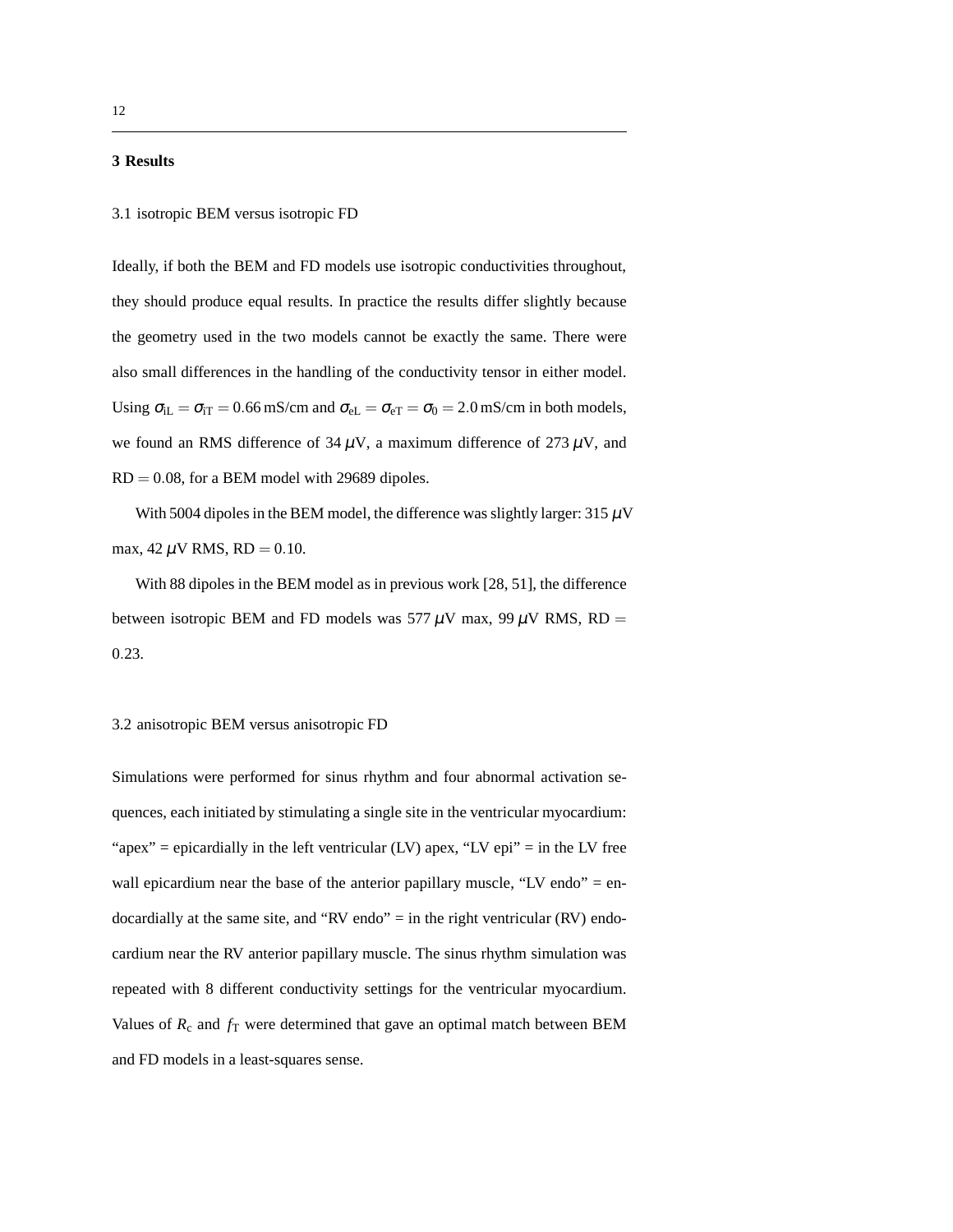The results of the sinus rhythm simulations are listed in table 2. For normal conductivity values, RMS and maximum errors (difference between BEM and FD results) were 46 and 354  $\mu$ V, respectively. This was achieved with  $R_c = 5.8$  for the BEM model. Corresponding parameters according to Geselowitz and Miller [12, 50] are  $A = 4.2$  (ideally 3) and  $B = 2.4$  (ideally 2). The anisotropy of the bulk myocardium thus had the effect of amplifying the transverse components of the dipoles by a factor  $f<sub>T</sub> = 1.36$  and diminishing the longitudinal component by a factor  $f_{L} = 0.79$ .

When conductivity values were varied, the optimal settings to match BEM and FD results varied as well. Optimal  $R_c$  ranged from 3.4 to 7.6. Nevertheless, RMS errors were acceptable in all cases (at most  $77 \mu$ V). Maximum errors of up to  $530 \mu$ V (5 mm on standard ECG paper) may seem unacceptable, but these occurred always at the peak of ECG deflections, with amplitudes of up to 2 mV, and represented a relative error in the order of 25 %. Overall RD values  $\leq 0.17$ also indicate a good match.

For practical application of the BEM, predetermined values of  $R_c$  and  $f_T$ should be usable for different activation sequences. This is tested in table 3. Optimal values of  $R_c$  and  $f_T$  were determined for a normal activation sequence, and applied to ectopic beats. For the abnormal activation sequences this leads to doubled RMS errors, but not to an increase in maximum errors. The relatively large errors for the apically paced sequence are due to the large signal amplitudes it generates; its RD is relatively low.

When only 88 instead of 29689 dipole sources were used, the difference between the BEM and FD models for the normal activation sequence (top row in table 3) increased slightly to 59  $\mu$ V RMS; RD = 0.16, while the maximum error decreased to  $262 \mu V$ . This indicates that the number of dipoles is not very important, even for an anisotropic BEM model.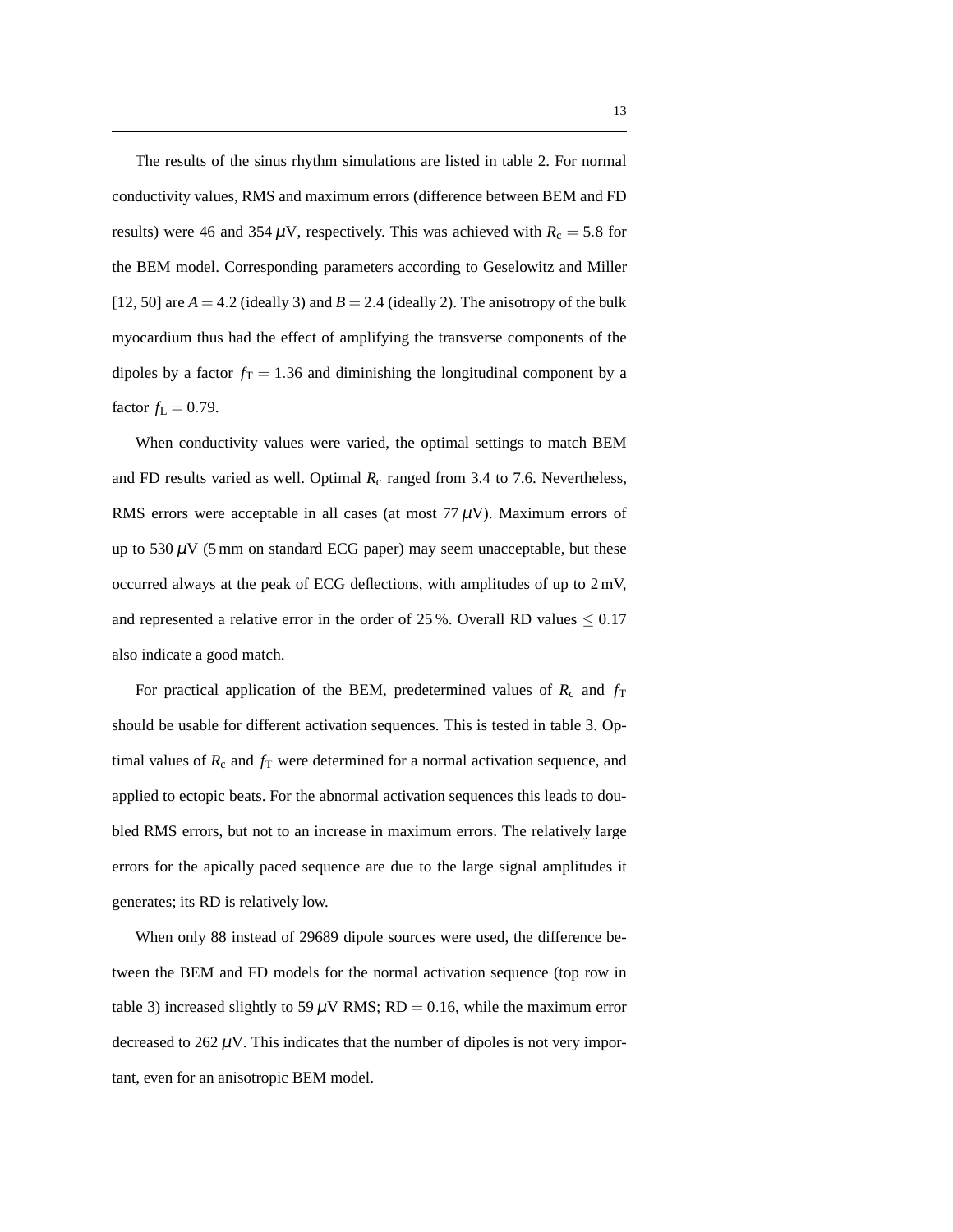#### 3.3 isotropic BEM versus anisotropic FD

An important practical question is whether a BEM should be used with isotropic or anisotropic conductivity [14, 50]. Therefore we also compared isotropic BEM results with anisotropic FD results. With fixed  $R_c = 1$  we found that the optimal  $f<sub>T</sub>$ for the normal activation sequence was 1.50. With these values we simulated the ECGs for the abnormal activation sequences. Results are shown in table 4. RMS errors are now 3 to 5 times larger than with the anisotropic BEM, and maximum errors are well above 1 mV. RD values also indicate a bad match.

#### 3.4 only intracellular anisotropy

Some previous studies have used BEM models in which only intracellular anisotropy was represented, with an anisotropy ratio 9 [20, 53]. We compared the result of such settings with an FD model in which  $R_i = 10$ , as before. With fixed  $R_c = 9$  we found that the optimal  $f<sub>T</sub>$  for the normal activation sequence was 1.01. With these values we simulated the ECGs for the abnormal activation sequences. Results are shown in table 5. RMS errors and RD are considerably larger than in the BEM model with  $R_c = 5.8$ , but not as large as in the fully isotropic model.

#### 3.5 qualitative comparison

The main results are repeated in figure 2 to allow a qualitative comparison of BEM and FD results. In each panel, an ECG simulated with the BEM model (black) is printed superposed on an ECG simulated with the FD model (gray). The two simulations are hardly distinguishable in the isotropic case. Small differences on the peaks of the T waves can be observed when anisotropic models are compared. In contrast, an isotropic model compared to an anisotropic model shows a different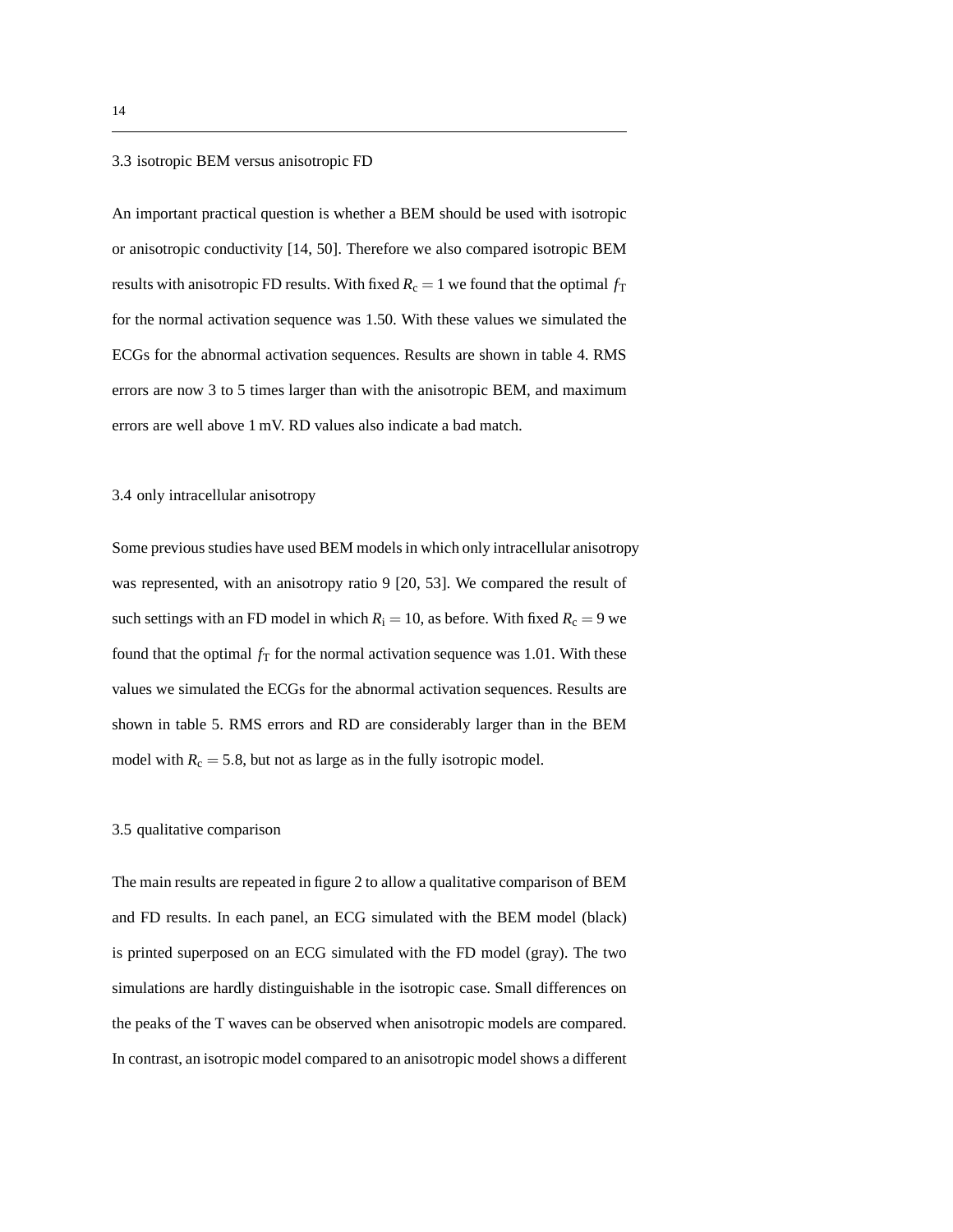progression of R/S waves through the precordial leads (only V1, V3 and V5 are shown).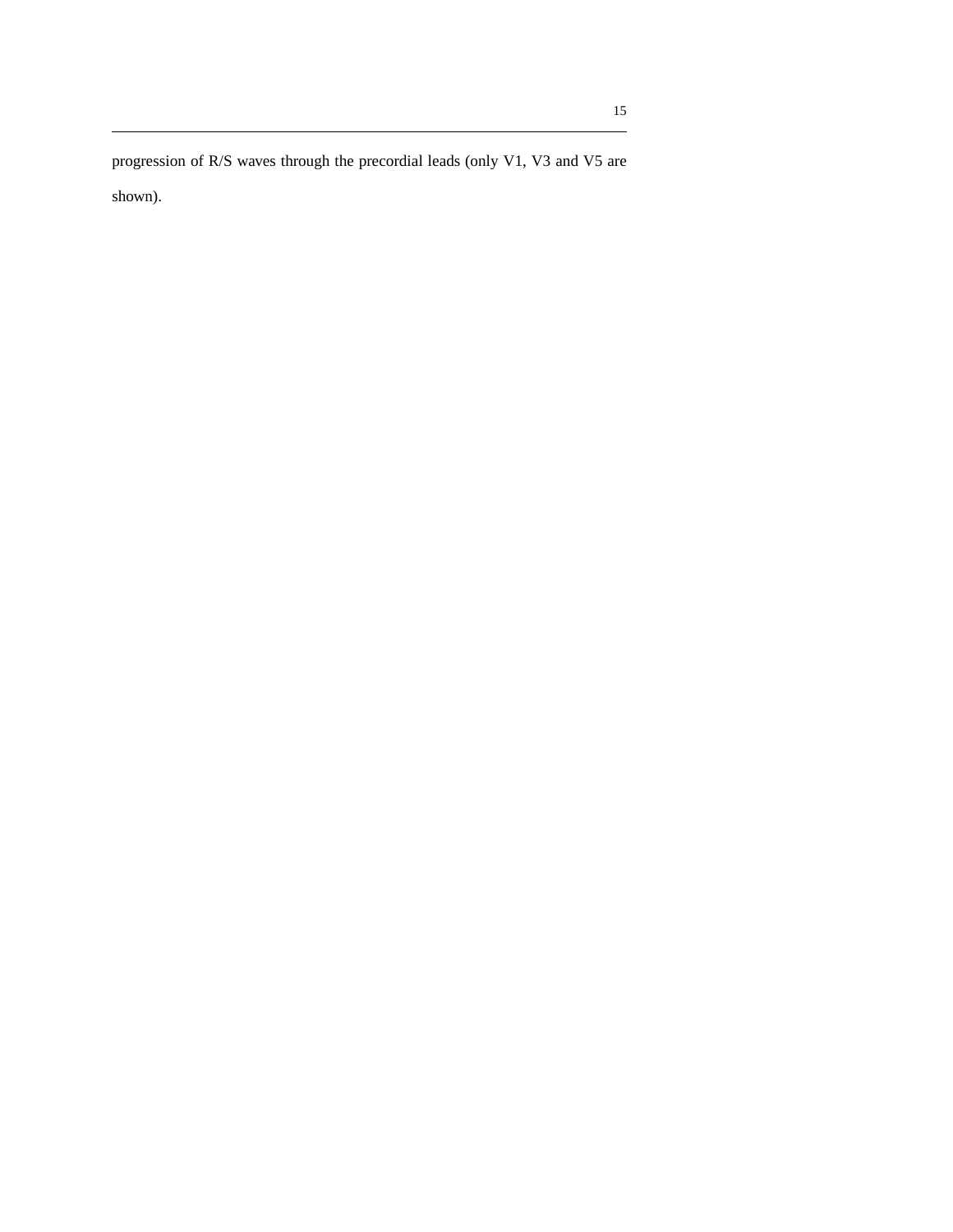#### **4 Discussion**

This study demonstrates that ECGs computed with a BEM model closely resemble those computed with an anisotropic FD model if a suitable compound anisotropy ( $R_c$ ) and scaling factor ( $f_T$ ) are used. We found  $R_c \approx 6$ . Although optimal parameters  $R_c$  and  $f_T$  have to be found experimentally for a given set of heart and torso conductivities, and perhaps also depend on the torso anatomy, they can be used for different activation sequences. Thus, one comparison with an FD model suffices to gauge a given BEM model.

The perceived impossibility of representing extracellular anisotropy in a BEM model has caused previous authors to take two different approaches: fully isotropic models [1, 28, 32] and models that represented intracellular anisotropy only [20, 53]. Our study shows that there is no need for such extreme positions, because an intermediate value of  $R_c$  results in a very accurate representation of the two anisotropies. The use of intracellular anisotropy alone gave better results than full isotropy, but the best results were obtained with an intermediate value.

In general, anisotropy cannot be neglected in forward ECG simulation [15, 29, 33, 50, 53]. We found differences between isotropic and anisotropic models primarily in the precordial leads V1 to V5. Difficulties with leads V3–V5 can be observed in studies that used fully isotropic models [45], and in others were probably hidden because activation sequences and heart orientation were, especially in older studies, often adapted to improve the ECG.

#### 4.1 role of intracellular and extracellular conductivities

The results in table 2 show that the effect of the torso and the four intracellular and extracellular conductivities on the surface ECG can be approximated with a single compound anisotropy ratio  $R_c$  and an amplification factor  $f<sub>T</sub>$ . As expected, larger  $R_i$  led to larger  $R_c$ , and larger  $R_e$  led to smaller  $R_c$ . These relations were nonlinear.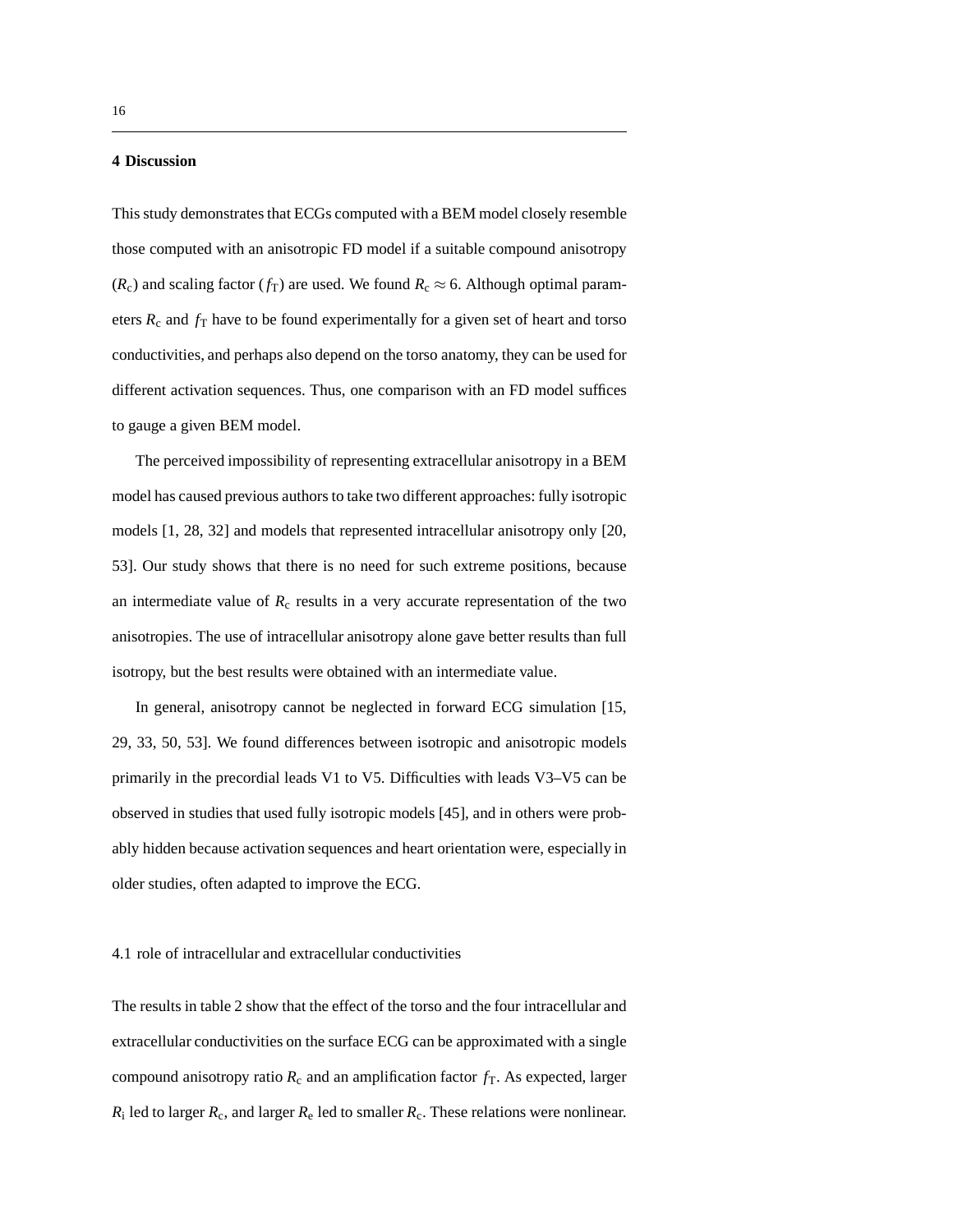The normal value  $R_c = 5.8$  was much larger than what would be expected for an unbounded homogeneous myocardium (2.5) but similar to the value expected for an anisotropic sphere embedded in an unbounded isotropic medium (5.5). This similarity is probably coincidental, since it only occurred for the normal set of conductivities. Moreover, the anisotropic-sphere approximation did not accurately predict  $f<sub>T</sub>$ .

As expected, higher extracellular conductivity led to smaller ECG signals (smaller  $f_T$ ), and higher intracellular conductivity to larger ECG signals (larger  $f<sub>T</sub>$ ). These relationships were nonlinear.

Differences between the FD model and the anisotropic BEM model (table 3) depended on the activation sequence. This may be due to the variable importance of propagation along the fibers in different activation sequences.

#### 4.2 modeling techniques

Application of the most efficient numerical techniques was not a priority in this study. Our FD model based on a regular mesh with 1-mm resolution ensured sufficient accuracy, but is far from efficient. We chose this method for practical reasons only and do not recommend its application in general. A more efficient approach is a finite-element (FE) discretization of the heart, coupled with a BEM model of the torso [5, 10] or as an integrated part of an FE torso model [26]. Regular FD meshes of the torso at lower resolutions than our 1 mm have also been reported [22–24, 54].

Similarly, a BEM model with nearly 30 thousand dipole sources is not useful in all BEM applications. We used this large number to minimize bias due to systematic errors. Comparisons with a BEM model using only 88 dipoles, the number we used in previous work [28, 51], showed a small increase in RMS error. Interestingly, an isotropic model seemed to be more sensitive to a small number of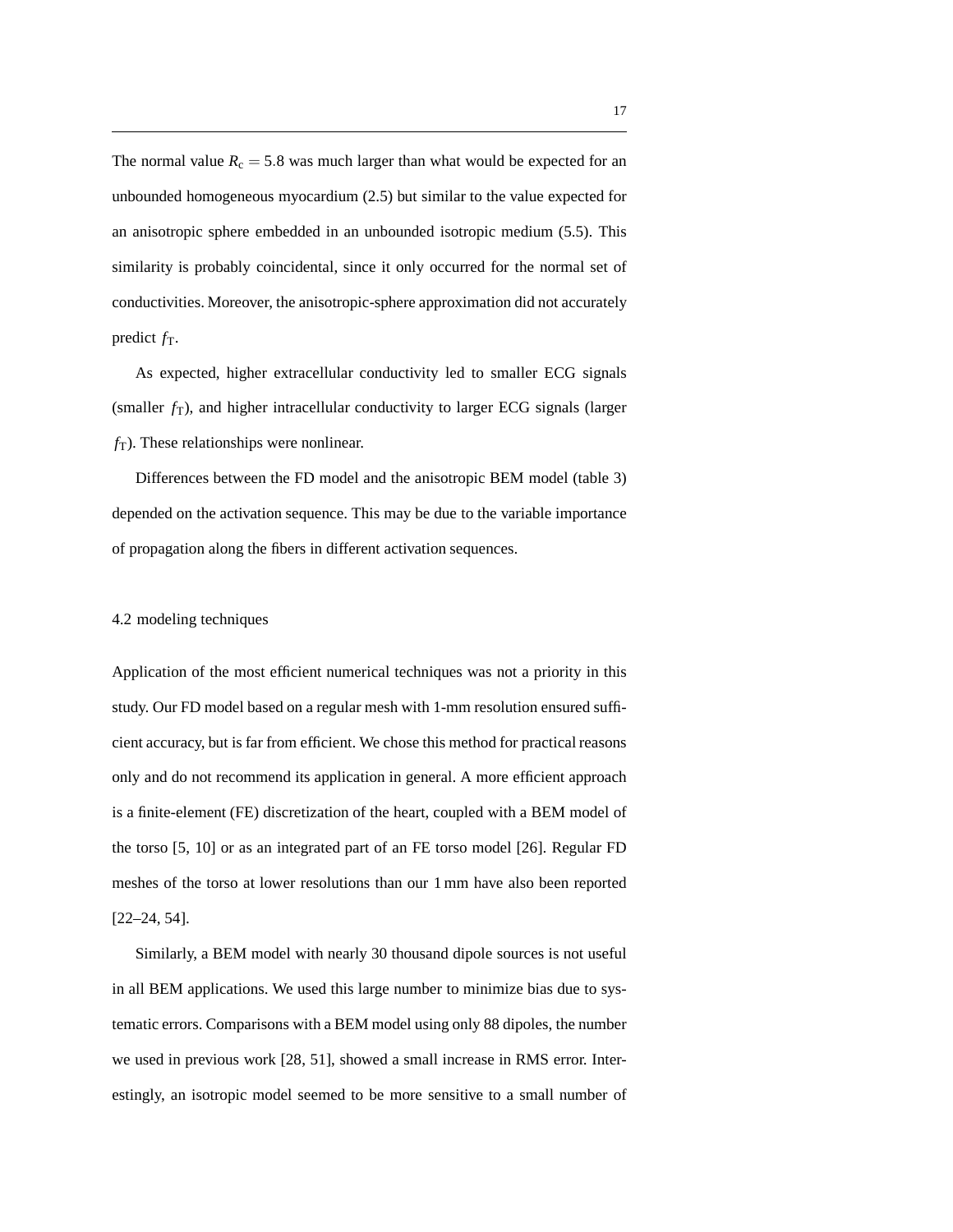dipoles than an anisotropic model. This may be explained by the greater influence of transmural dipole components in the isotropic model. This component is most affected by the error introduced by spatial averaging in large dipole regions.

Thus, the ability of the BEM model with dipole sources to deal with anisotropy does not rely on a large number of dipoles. It depends only on the evaluation of **J**<sup>c</sup> (equation 4) on a scale that is small enough to account for local fiber orientation. The effect of the regional integration of  $\mathbf{J}_c$ , which is done to arrive at a reasonable number of dipoles to place in the BEM model, is to approximate the locations of all "small" dipoles in a region by the location of the "large" dipole. The effect of this approximation on the ECG is negligible.

#### 4.3 related studies

In the limited space of a research paper we cannot do justice to all the work that has been done on forward ECG simulation. Several good reviews [13, 17, 34] and textbooks treat this subject in depth. Here, we give a limited account of the discussion on anisotropic forward models and the accuracy of BEM models.

Several authors have discussed the relative merits of integral equations discretized with the BEM on the one hand, and differential equations discretized with FD/finite-element (FE) methods on the other [38, 41, 46, 49]. However, these studies addressed the relation between torso surface potentials and cardiac surface potentials – a very different source model than ours. With epicardial potentials as a source model, anisotropy cannot be accounted for at all. The same is true for equivalent double layer models [11, 35, 36], in which the source consists of (equivalent) membrane potentials on the myocardial surface. With some notable exceptions [37], these source models are mostly used for inverse models, where anisotropy is deemed less important than in forward ECG models [33].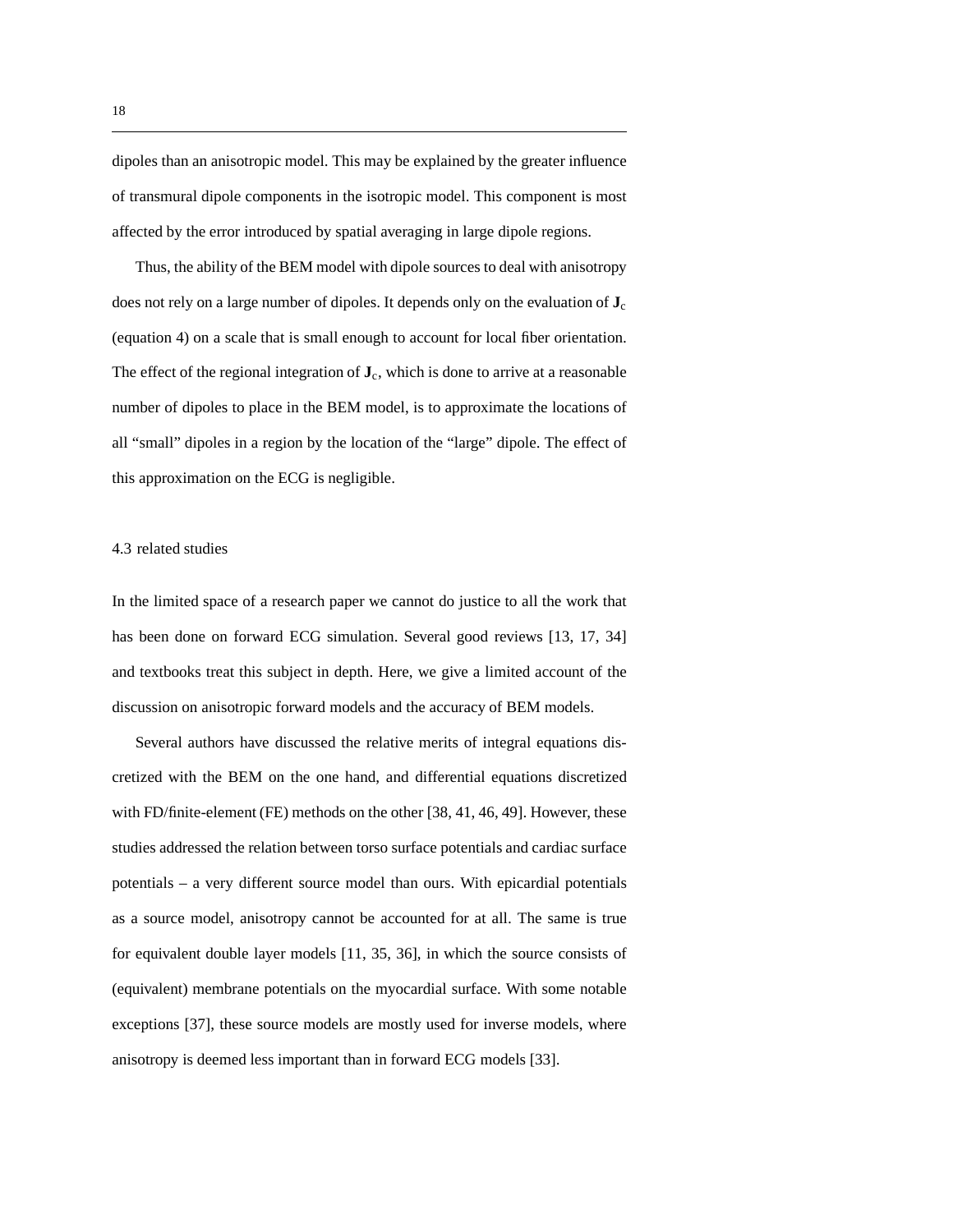As discussed above, the situation is different when current dipole sources throughout the cardiac volume are used. If these are evaluated at high spatial resolution, e.g. 1-mm<sup>3</sup> volumes in our study, inhomogeneous intracellular anisotropy can easily be taken care of (equation 4), as shown, for example, by Wei et al. [53]. Hren et al. [20] named this an "oblique dipole model." Representing intracellular anisotropy and neglecting extracellular anisotropy would result in exaggerated anisotropic effects [14, 50], so the relevant questions that remained were whether extracellular anisotropy can be accounted for, and whether this improves the ECG. Our answer to both questions is affirmative. These conclusions, obtained here with a model based on volume-averaged current dipoles, may also apply to the oblique dipole layer model [6, 7]. Such an approach has in fact been used by Roberts and Scher [42], with analytically-derived  $f_T$  and  $f_L$  for a spheroidal wave front, to simulate  $\phi_e$  inside the heart muscle.

#### 4.4 inhomogeneities

A remaining limitation of BEM methods is that they cannot treat inhomogeneous conductivity as easily as FD and FE methods. In our study, the heart was anisotropic with inhomogeneous fiber orientation, but the longitudinal and transverse conductivities were the same throughout the myocardium. It is not clear whether an area with different conductivity parameters could be treated in a BEM model by assigning other values for the parameters  $R_c$  and  $f<sub>T</sub>$  in this area. It could be necessary to assign a boundary around such an area. Inhomogeneity plays a role when, for example, hypertrophy, cardiomyopathy, or an advanced state of myocardial ischemia or infarction is modeled.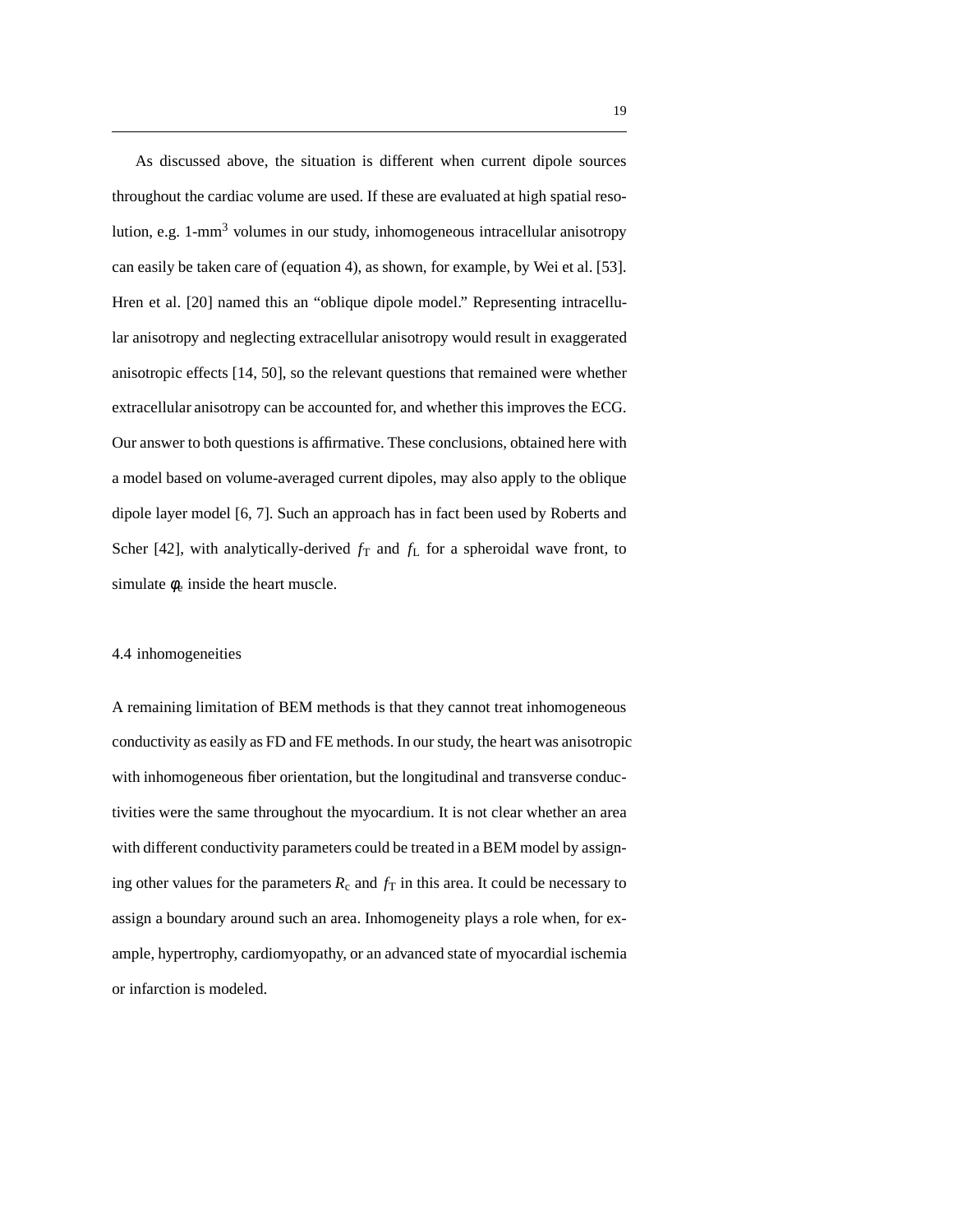4.5 Conclusion

We conclude that not only intracellular, but also extracellular anisotropy can be implemented in current dipole-based BEM models for the ECG, and that representing both anisotropies improves the accuracy of the simulated ECG. As a rule of thumb, a compound anisotropy ratio of 6 can be used.

Acknowledgements The authors would like to thank Dr. André Linnenbank and Dr. Pieter Postema from the University of Amsterdam for providing the heart-torso anatomy, and Dr. Adriaan van Oosterom from the Centre Hospitalier Universitaire Vaudois, Lausanne, for his valuable suggestions and comments.

#### **References**

- 1. Aoki M, Okamoto Y, Musha T, Harumi KI (1987) Three-dimensional simulation of the ventricular depolarization and repolarization processes and body surface potentials: Normal heart and bundle branch block. IEEE Trans Biomed Eng 34(6):454–462
- 2. Barnard AC, Duck IM, Lynn MS (1967) The application of electromagnetic theory to electrocardiology; I. derivation of the integral equations. Biophys J 7:443–462
- 3. Barnard AC, Duck IM, Lynn MS, Timlake WP (1967) The application of electromagnetic theory to electrocardiology; II. numerical solution of the integral equations. Biophys J 7:463–490
- 4. Barr RC, Pilkington TC, Boineau JP, Spach MS (1966) Determining surface potentials from current dipoles, with application to electrocardiography. IEEE Trans Biomed Eng 13(2):88– 92
- 5. Buist M, Pullan A (2002) Torso coupling techniques for the forward problem of electrophysiology. Ann Biomed Eng 30:1299–1312
- 6. Colli-Franzone P, Guerri L, Viganotti C, Macchi E, Baruffi S, Spaggiari S, Taccardi B (1982) Potential fields generated by oblique dipole layers modeling excitation wavefronts in the anisotropic myocardium; comparison with potential fields elicited by paced dog hearts in a volume conductor. Circ Res 51(3):330–346
- 7. Colli-Franzone P, Guerri L, Viganotti C (1983) Oblique dipole layer potentials applied to electrocardiology. J Math Biol 17:93–124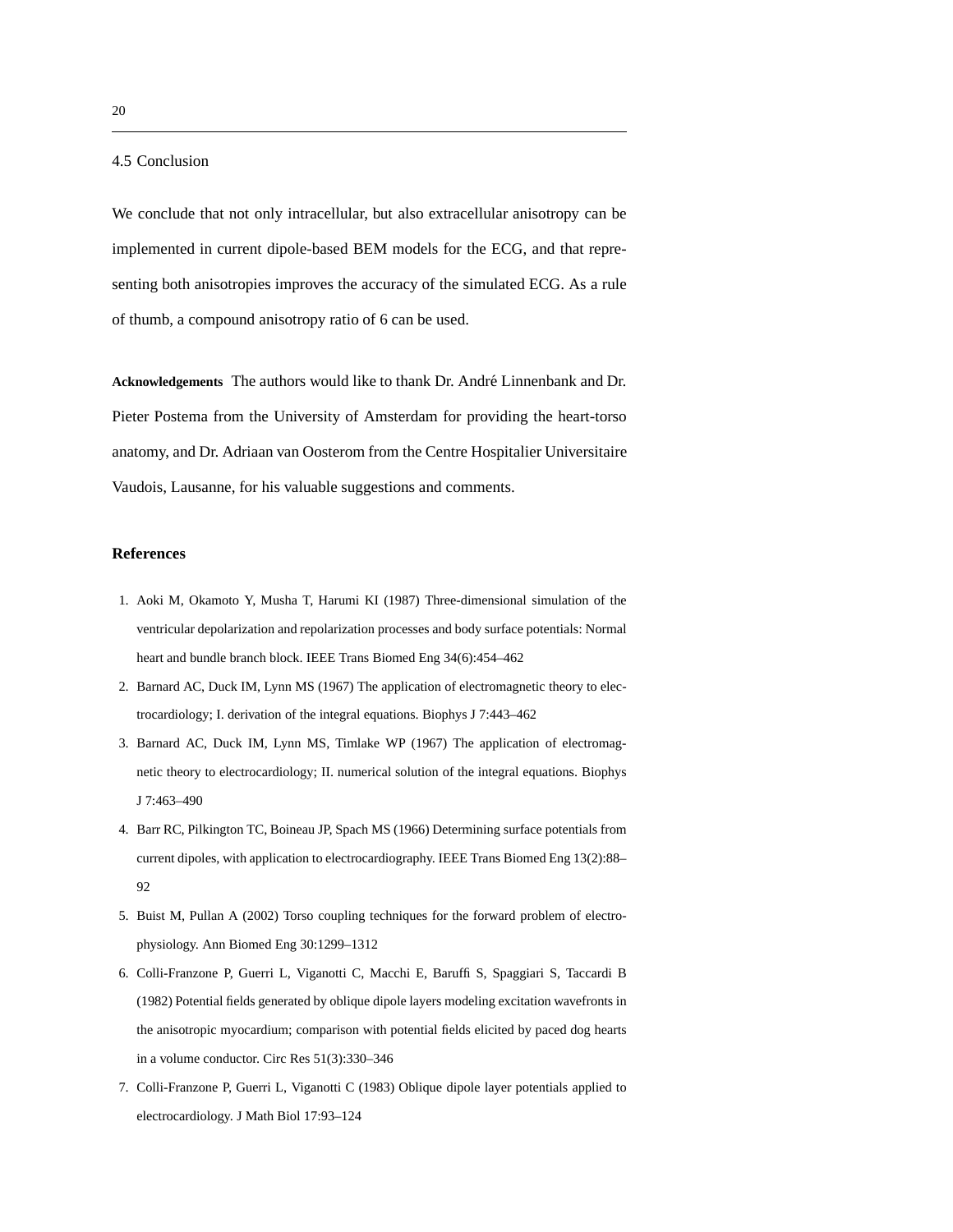- 8. Colli Franzone P, Guerri L, Pennacchio M, Taccardi B (2000) Anisotropic mechanisms for multiphasic unipolar electrograms: Simulation studies and experimental recordings. Ann Biomed Eng 28:1326–1342
- 9. van Dam PM, Oostendorp TF, van Oosterom A (2008) Application of the fastest route algorithm in the interactive simulation of the effect of local ischemia on the ECG. Med & Biol Eng & Comput 47:11–20
- 10. Fischer G, Tilg B, Modre R, Huiskamp GJM, Fetzer J, Rucker W, Wach P (2000) A bidomain model based BEM-FEM coupling formulation for anisotropic cardiac tissue. Ann Biomed Eng 28:1229–1243
- 11. Geselowitz DB (1989) On the theory of the electrocardiogram. Proc IEEE 77(6):857–876
- 12. Geselowitz DB, Miller WT III (1983) A bidomain model for anisotropic cardiac muscle. Ann Biomed Eng 11:191–206
- 13. Gulrajani RM (1988) Models of the electrical activity of the heart and computer simulation of the electrocardiogram. CRC Critical Reviews in Biomedical Engineering 16(1):1–66
- 14. Gulrajani RM (1998) Bioelectricity and Biomagnetism. Wiley, New York, NY
- 15. Gulrajani RM, Lorange M (1986) Simulation of myocardial anisotropy effects on the ECG. In: Kondraske GV, Robinson CJ (eds) Proc. 8th Ann. Conf. IEEE-EMBS, p 358
- 16. Gulrajani RM, Mailloux GE (1983) A simulation study of the effects of torso inhomogeneities on electrocardiographic potentials, using realistic heart and torso models. Circ Res 52:45–56
- 17. Gulrajani RM, Roberge FA, Mailloux GE (1989) The forward problem of electrocardiography. In: Macfarlane PW, Lawrie TDV (eds) Comprehensive Electrocardiology, vol 1, Pergamon Press, chap 8
- 18. Henriquez CS (1993) Simulating the electrical behavior of cardiac tissue using the bidomain model. CRC Crit Rev Biomed Eng 21:1–77
- 19. Horacek BM (1973) Digital model for studies in magnetocardiography. IEEE Trans Magn 3:440–444
- 20. Hren R, Nenonen J, Horáček BM (1998) Simulated epicardial potential maps during paced activation reflect myocardial fibrous structure. Ann Biomed Eng 26:1–14
- 21. Huiskamp G (1998) Simulation of depolarization in a membrane-equations-based model of the anisotropic ventricle. IEEE Trans Biomed Eng 45(7):847–855
- 22. Hyttinen J, Viik J, Lehtinen R, Plonsey R, Malmivuo J (1997) Computer model analysis of the relationship of ST-segment and ST-segment/heart rate slope response to the constituents of the ischemic injury source. J Electrocardiol 30(3):161–174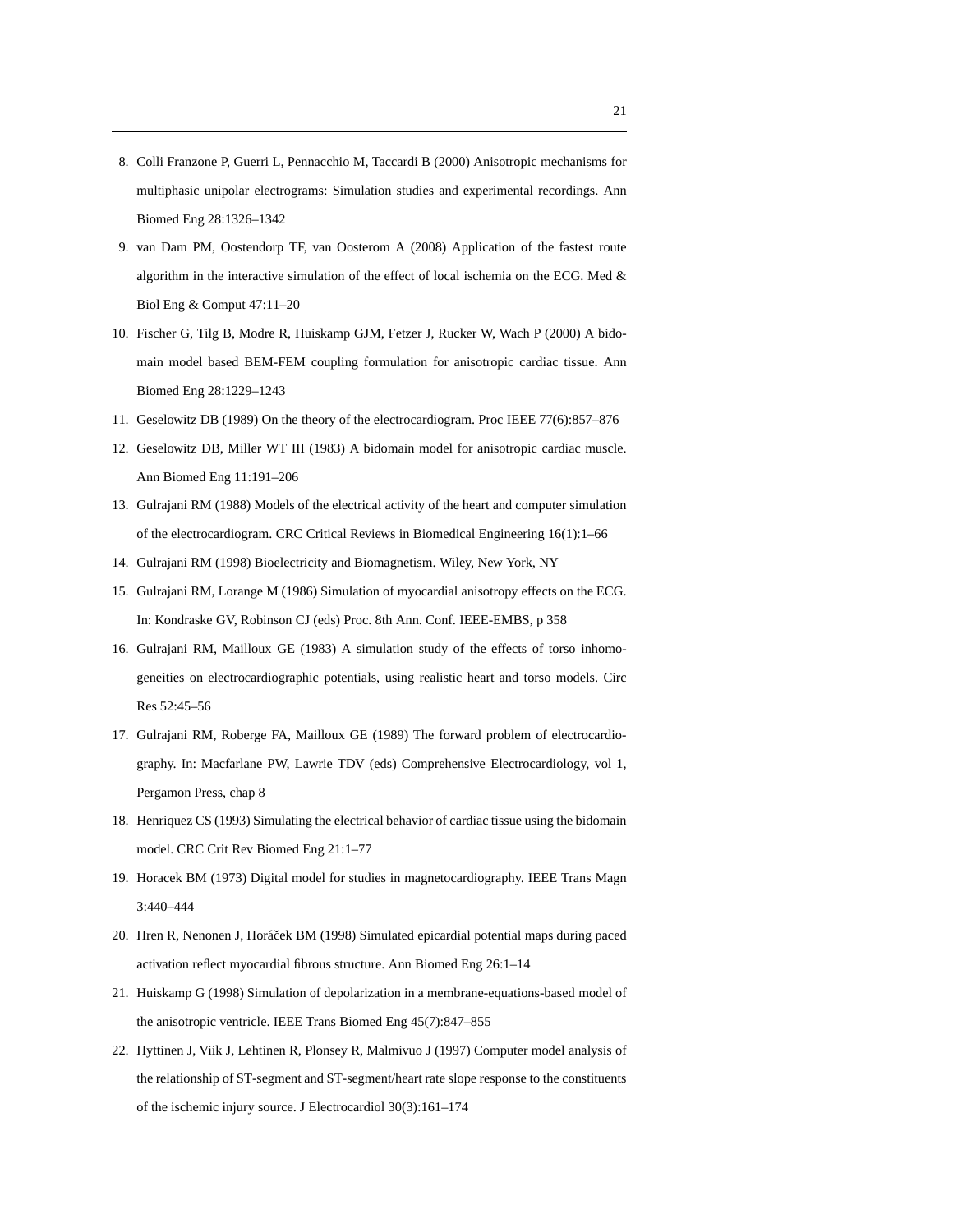- 23. Kauppinen P, Hyttinen J, Laarne P, Malmivuo J (1999) A software implementation for detailed volume conductor modelling in electrophysiology using finite difference method. Computer Meth & Prog in Biomedicine 58:191–203
- 24. Keller DUJ, Seemann G, Weiss DL, Farina D, Zehelein J, Dössel O (2007) Computer based modeling of the congenital long-QT 2 syndrome in the Visible Man torso: From genes to ECG. In: Proc. 29th Annu. Int. Conf. IEEE EMBS, Lyon, France, pp 1410–1413
- 25. Lines GT, Buist ML, Grøttum P, Pullan AJ, Sundnes J, Tveito A (2003) Mathematical models and numerical methods for the forward problem in cardiac electrophysiology. Comput Visual Sci 5:215–239
- 26. Lines GT, Grøttum P, Tveito A (2003) Modeling the electrical activity of the heart; A bidomain model of the ventricles embedded in a torso. Comput Visual Sci 5:195–213
- 27. Linnenbank AC, van Oosterom A, Oostendorp T, van Dessel PFHM, van Rossum AC, Coronel R, Tan HL, de Bakker JMT (2006) Non-invasive imaging of activation times during drug-induced conduction changes. In: World Congress on Medical Physics and Biomedical Engineering, IFMBE, Seoul
- 28. Lorange M, Gulrajani RM (1993) A computer heart model incorporating anisotropic propagation: I. Model construction and simulation of normal activation. J Electrocardiol 26(4):245–261
- 29. MacLachlan MC, Sundnes J, Lines GT (2005) Simulation of ST segment changes during subendocardial ischemia using a realistic 3-D cardiac geometry. IEEE Trans Biomed Eng 52(5):799–807
- 30. Mailloux GE, Gulrajani RM (1982) Theoretical evaluation of the McFee and Frank vectorcardiographic lead systems using a numerical inhomogeneous torso model. IEEE Trans Biomed Eng 29(5):322–332
- 31. McFee R, Rush S (1968) Qualitative effects of thoracic resistivity variations on the interpretation of electrocardiograms: The low resistance surface layer. Am Heart J 76(1):48–61
- 32. Miller WT III, Geselowitz DB (1978) Simulation studies of the electrocardiogram; I. The normal heart. Circ Res 43(2):301–315
- 33. Modre R, Seger M, Fischer G, Hintermüller C, Hayn D, Pfeifer B, Hanser F, Schreier G, Tilg B (2006) Cardiac anisotropy: Is it negligible regarding noninvasive activation time imaging? IEEE Trans Biomed Eng 53(4):569–580
- 34. van Oosterom A (1997) Forward and inverse problems in electrocardiography. In: Panfilov AV, Holden AV (eds) Computational Biology of the Heart, Wiley, chap 11, pp 295–343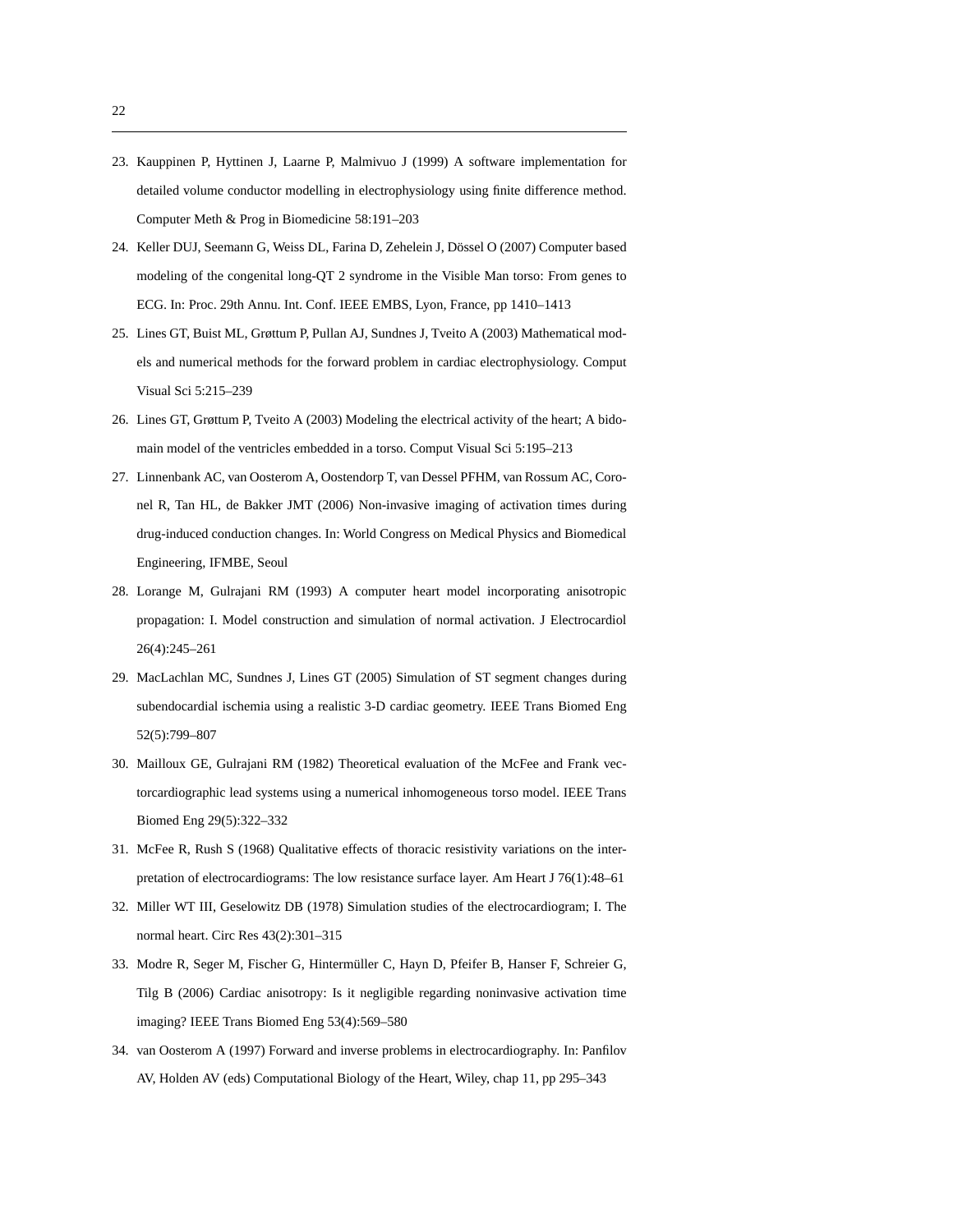- 35. van Oosterom A (2001) Genesis of the T wave as based on an equivalent surface source model. J Electrocardiol 34 Suppl.:217–227
- 36. van Oosterom A, Jacquemet V (2005) Genesis of the P wave: Atrial signals as generated by the equivalent double layer source model. Europace 7 Suppl 2:S21–S20
- 37. van Oosterom A, Oostendorp TF (2004) ECGSIM: an interactive tool for simulating QRST waveforms. Heart 90:165–168
- 38. Pilkington TC, Morrow MN, Stanley PC (1987) A comparison of finite element and integral equation formulations for the calculation of electrocardiographic potentials–II. IEEE Trans Biomed Eng 34(3):258–260
- 39. Plonsey R, Fleming D (1969) Bioelectric Phenomena. McGraw-Hill, New York
- 40. Potse M, Dub´e B, Richer J, Vinet A, Gulrajani RM (2006) A comparison of monodomain and bidomain reaction-diffusion models for action potential propagation in the human heart. IEEE Trans Biomed Eng 53(12):2425–2435
- 41. Pullan A (1996) A high-order coupled finite element/boundary element torso model. IEEE Trans Biomed Eng 43:292–298
- 42. Roberts DE, Scher AM (1982) Effect of tissue anisotropy on extracellular potential fields in canine myocardium in situ. Circ Res 50:342–351
- 43. Roth BJ (1997) Electrical conductivity values used with the bidomain model of cardiac tissue. IEEE Trans Biomed Eng 44:326–328
- 44. Rush S, Nelson CV (1976) The effects of electrical inhomogeneity and anisotropy of thoracic tissues on the field of the heart. In: Nelson CV, Geselowitz DB (eds) The Theoretical Basis of Electrocardiology, Clarendon, Oxford, pp 323–354
- 45. Rush S, Lux R, Baldwin A, Lepeschkin E (1980) Quantitative comparison of pre-mortem ECG's with those reconstructed from activation data of a revived heart. J Electrocardiol 13(3):275–282
- 46. Seger M, Fischer G, Modre R, Messnarz B, Hanser F, Tilg B (2005) Lead field computation for the electrocardiographic inverse problem—finite elements versus boundary elements. Computer Meth & Prog in Biomedicine 77:241–252
- 47. Shou G, Xia L, Jiang M, Wei Q, Liu F, Crozier S (2008) Truncated total least squares: A new regularization method for the solution of ECG inverse problems. IEEE Trans Biomed Eng 55(4):1327–1355
- 48. Stanley PC, Pilkington TC, Morrow MN, Ideker RE (1991) An assessment of variable thickness and fiber orientation of the skeletal muscle layer on electrocardiographic calculations. IEEE Trans Biomed Eng 38(11):1069–1076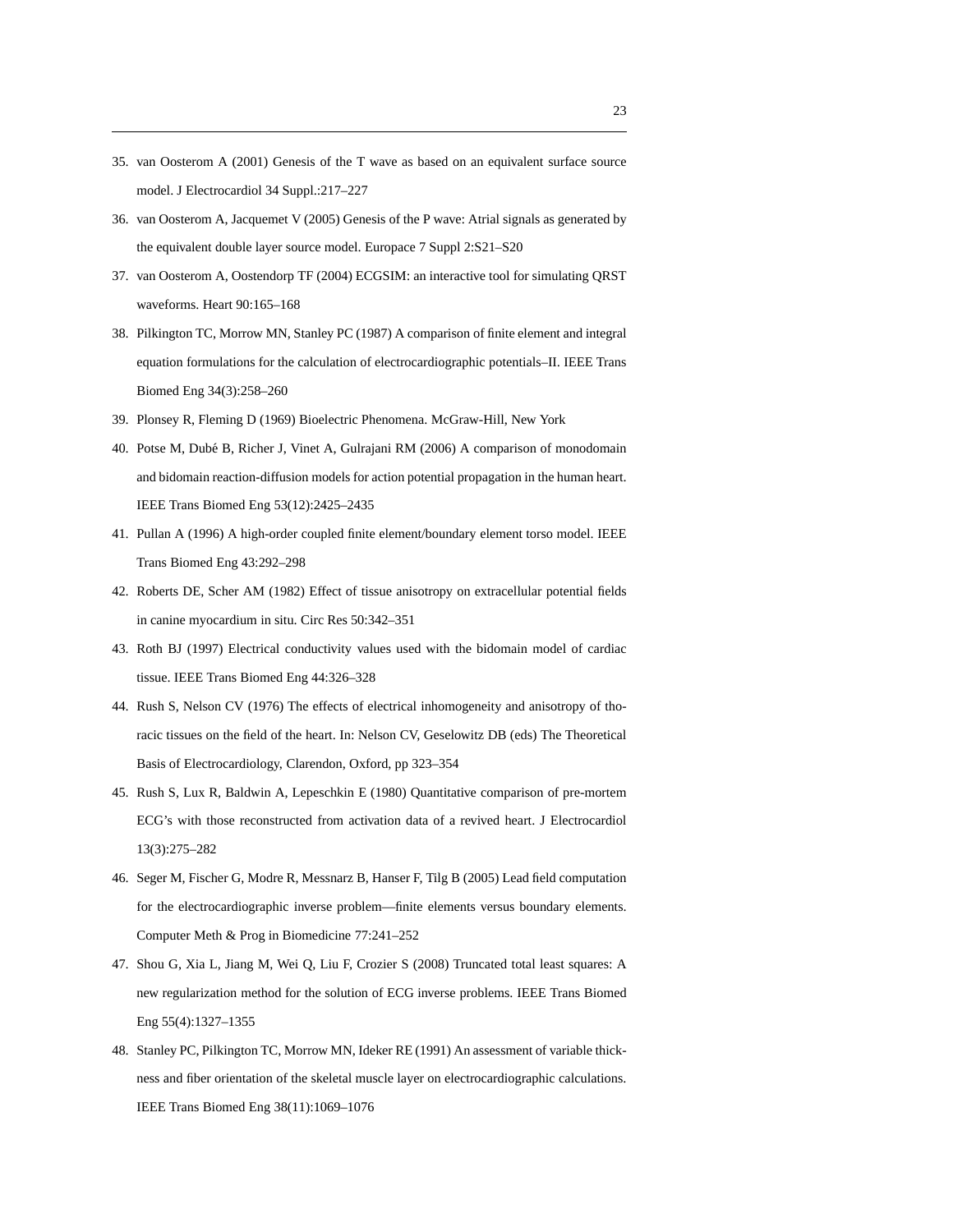- 49. Stenroos M, Haueisen J (2008) Boundary element computations in the forward and inverse problems of electrocardiography: Comparison of collocation and Galerking weightings. IEEE Trans Biomed Eng 55(9):2124–2133
- 50. Thivierge M, Gulrajani RM, Savard P (1997) Effects of rotational myocardial anisotropy in forward potential computations with equivalent heart dipoles. Ann Biomed Eng 25(3):477– 498
- 51. Trudel MC, Dub´e B, Potse M, Gulrajani RM, Leon LJ (2004) Simulation of propagation in a membrane-based computer heart model with parallel processing. IEEE Trans Biomed Eng 51(8):1319–1329
- 52. Tyšler M, Kneppo P, Turzová M, Švehlíková J, Karas S, Hebláková E, Hána K, Filipová S (2007) Noninvasive assessment of local myocardium repolarization changes using high resolution surface ECG mapping. Physiol Res 56 Suppl. 1:S133–S141
- 53. Wei D, Okazaki O, Harumi K, Harasawa E, Hosaka H (1995) Comparative simulation of excitation and body surface electrocardiogram with isotropic and anisotropic computer heart models. IEEE Trans Biomed Eng 42(4):343–357
- 54. Wei Q, Liu F, Appleton B, Xia L, Liu N, Wilson S, Riley R, Strugnel W, Slaughter R, Denman R, Crozier S (2006) Effect of cardiac motion on body surface electrocardiographic potentials: an MRI-based simulation study. Phys Med Biol 51:3405–3418
- 55. Zhu X, Wei D (2007) Computer simulation of intracardiac potential with whole-heart model. Int J Bioinf Res App 3:100–122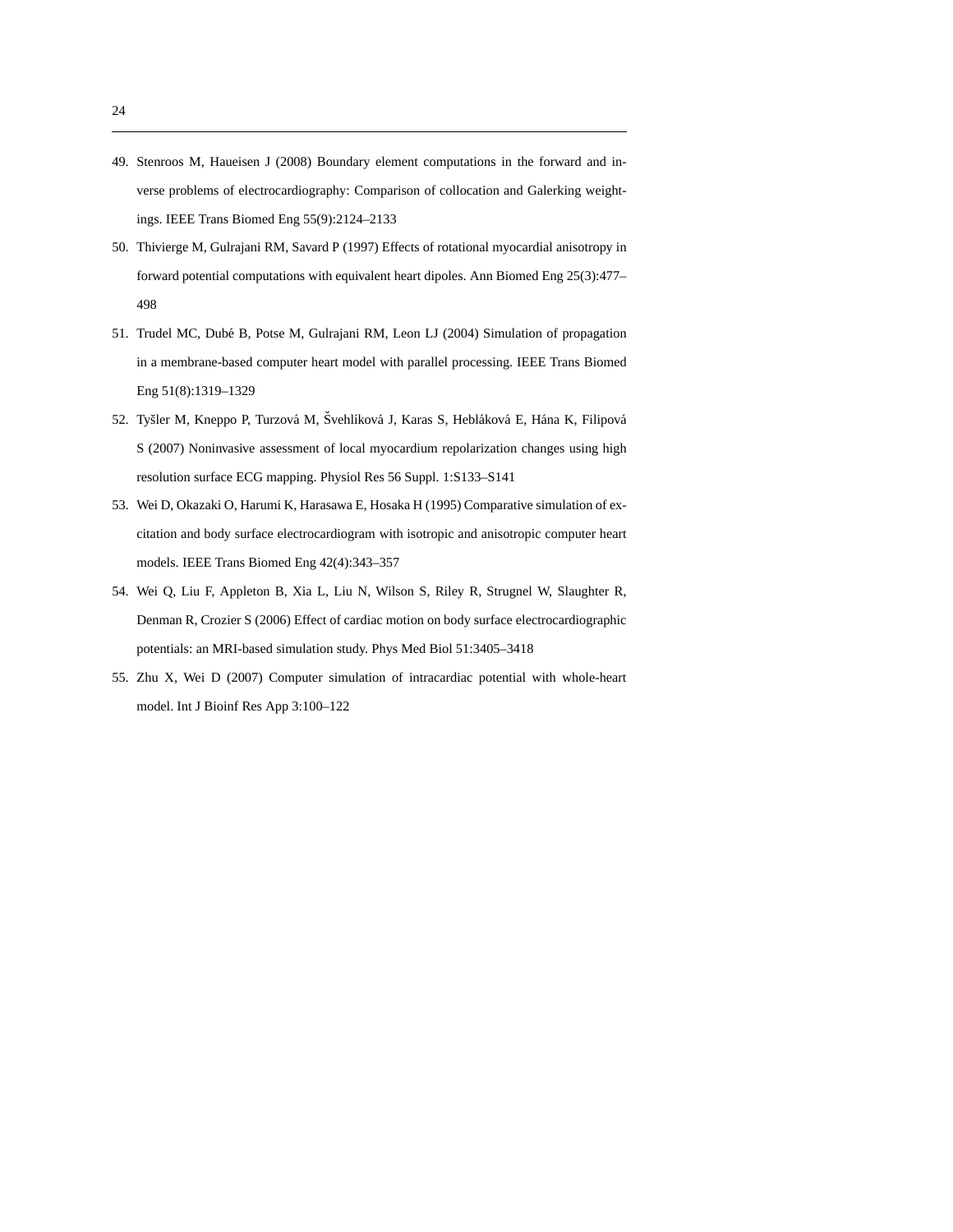| material                     | source | $\sigma_{\rm IT}$ | $\sigma_{\rm iL}$ | $R_i$ | $\sigma_{\text{eT}}$ | $\sigma_{\rm eL}$ | $R_{\scriptscriptstyle\rm e}$ | $\sigma_{\text{\tiny R}}$ |
|------------------------------|--------|-------------------|-------------------|-------|----------------------|-------------------|-------------------------------|---------------------------|
| ventricular muscle           | [43]   | 0.30              | 3.00              | 10    | 1.20                 | 3.00              | 2.5                           | 2.00                      |
| body                         | [31]   | $\overline{0}$    | 0                 |       | 2.00                 | 2.00              | 1                             | 2.00                      |
| blood                        | [31]   | $\overline{0}$    | 0                 |       | 6.00                 | 6.00              | 1                             | 6.00                      |
| lung                         | [31]   | $\overline{0}$    | 0                 |       | 0.50                 | 0.50              | 1                             | 0.50                      |
| skeletal muscle <sup>1</sup> | [31]   | $\Omega$          | $\Omega$          |       | 1.25                 | 1.25              |                               | 1.25                      |
| air                          | [31]   | $\Omega$          | $\Omega$          |       | 0                    | $\Omega$          |                               | $\theta$                  |

**Table 1** Tissue conductivity values

<sup>1</sup>value adapted for treatment of anisotropy; see text.

Units are mS/cm. "source" = literature reference.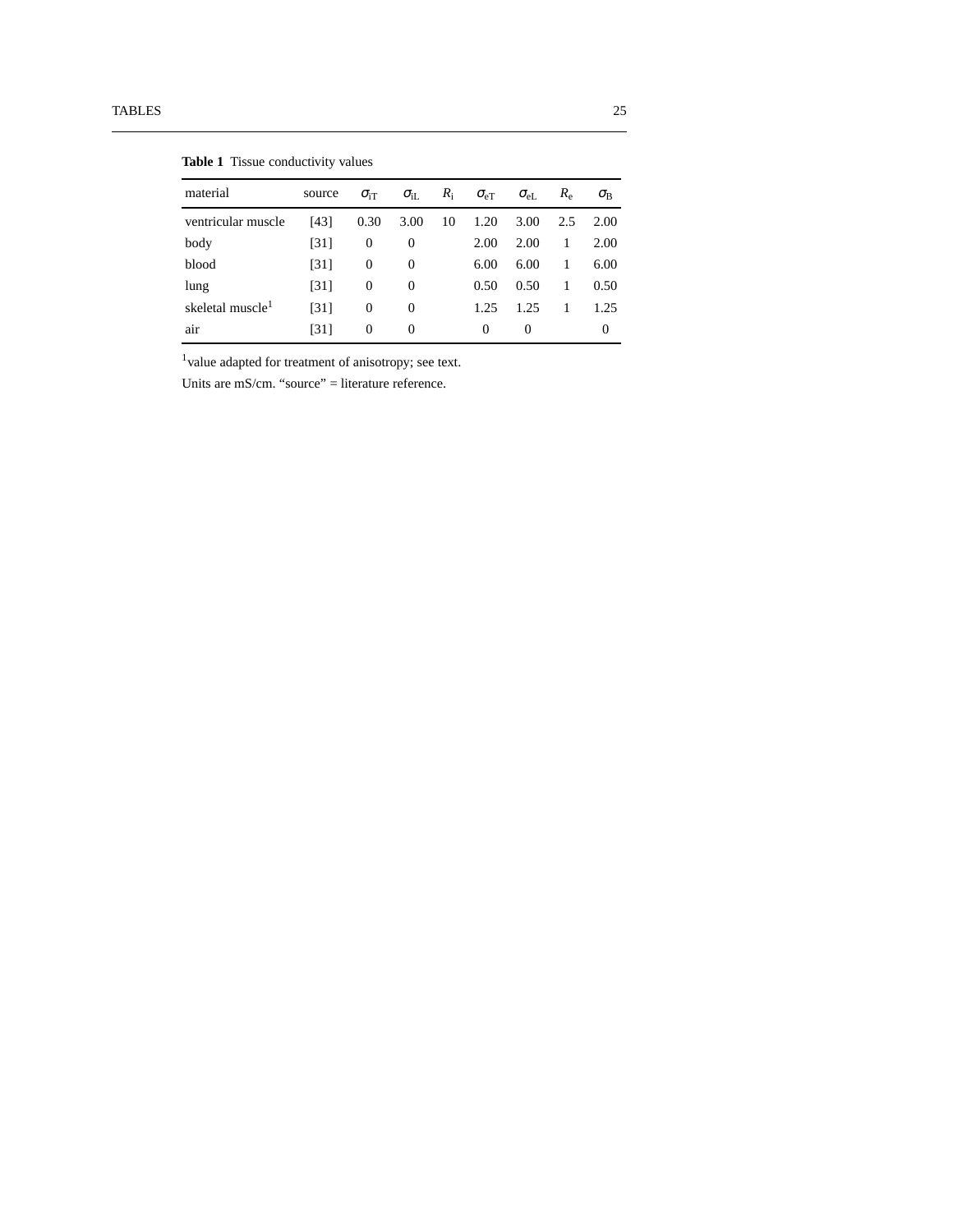|          |                    | conductivity $(mS/cm)$ |                   | error $(\mu V)$   |       |             |     |     |           |       |      |      |     |                 |                |
|----------|--------------------|------------------------|-------------------|-------------------|-------|-------------|-----|-----|-----------|-------|------|------|-----|-----------------|----------------|
| sequence | $\sigma_{\rm{ii}}$ | $\sigma_{\rm iT}$      | $\sigma_{\rm eL}$ | $\sigma_{\rm eT}$ | $R_i$ | $R_{\rm e}$ | rms | max | <b>RD</b> | $R_c$ | ĴТ   | fī.  | A   | B               | $R'_{\rm eff}$ |
| normal   | 3.00               | 0.30                   | 3.00              | 1.20              | 10    | 2.5         | 46  | 354 | 0.13      | 5.80  | 1.36 | 0.79 |     | $4.2 \quad 2.4$ | 1.7            |
| normal   | 3.00               | 0.30                   | 1.50              | 0.60              | 10    | 2.5         | 77  | 340 | 0.17      | 3.80  | 1.98 | 0.75 | 2.2 | 0.7             | 2.6            |
| normal   | 3.00               | 0.30                   | 4.50              | 1.80              | 10    | 2.5         | 50  | 352 | 0.16      | 7.20  | 1.06 | 0.76 | 7.3 | 5.9             | 1.4            |
| normal   | 1.50               | 0.15                   | 3.00              | 1.20              | 10    | 2.5         | 25  | 171 | 0.13      | 5.60  | 0.75 | 0.42 | 1.5 | 1.3             | 1.8            |
| normal   | 4.50               | 0.45                   | 3.00              | 1.20              | 10    | 2.5         | 68  | 530 | 0.14      | 5.80  | 1.89 | 1.10 | 7.6 | 3.2             | 1.7            |
| normal   | 3.00               | 0.30                   | 3.00              | 0.60              | 10    | 5.0         | 74  | 361 | 0.17      | 3.40  | 1.98 | 0.67 | 2.6 | 0.9             | 2.9            |
| normal   | 3.00               | 0.30                   | 3.00              | 1.80              | 10    | 1.7         | 50  | 347 | 0.15      | 7.60  | 1.06 | 0.80 | 6.5 | - 5.1           | 1.3            |
| normal   | 3.00               | 0.30                   | 1.50              | 1.20              | 10    | 1.2         | 47  | 346 | 0.12      | 6.20  | 1.36 | 0.85 | 3.3 | 1.7             | 1.6            |
| normal   | 3.00               | 0.30                   | 4.50              | 1.20              | 10    | 3.8         | 46  | 359 | 0.13      | 5.20  | 1.36 | 0.71 | 4.4 | 2.5             | 1.9            |

**Table 2** Anisotropic BEM with optimal settings compared to anisotropic FD.

 $\sigma_{iL}$ ,  $\sigma_{iT}$ ,  $\sigma_{eL}$  and  $\sigma_{eT}$  are the conductivities used by the FD model. error = difference between BEM and FD simulated ECGs. normal = sinus rhythm. Bold type is used to highlight abnormal conductivity settings.

**Table 3** Anisotropic BEM with fixed  $R_c$  and  $f_T$  compared to anisotropic FD.

|          | conductivity $(mS/cm)$ |                   |                   |                      |       |                |     | $error (\mu V)$ |      |       |             |             |                 |                |
|----------|------------------------|-------------------|-------------------|----------------------|-------|----------------|-----|-----------------|------|-------|-------------|-------------|-----------------|----------------|
| sequence | $\sigma_{\rm{H}}$      | $\sigma_{\rm iT}$ | $\sigma_{\rm eL}$ | $\sigma_{\text{eT}}$ | $R_i$ | $R_{\rm e}$    | rms | max             | - RD | $R_c$ | $f_{\rm T}$ | $f_{\rm L}$ | $A \quad B$     | $R'_{\rm eff}$ |
| normal   | 3.00                   | 0.30              | 3.00              | 1.20                 | 10    | 2.5            | 46  | 354             | 0.13 | 5.80  | 1.36        | 0.79        | $4.2 \quad 2.4$ | 1.7            |
| LV apex  | 3.00                   | 0.30              | 3.00              | 1.20                 |       | $10 \quad 2.5$ | 115 | 221             | 0.10 | 5.80  | 1.36        | 0.79        | $4.2 \quad 2.4$ | 1.7            |
| LV epi   | 3.00                   | 0.30              | 3.00              | 1.20                 |       | 10 2.5         | 80  | 374             | 0.11 | 5.80  | 1.36        | 0.79        | $4.2 \quad 2.4$ | 1.7            |
| LV endo  | 3.00                   | 0.30              | 3.00              | 1.20                 | 10.   | 2.5            | 76  | 322             | 0.14 | 5.80  | 1.36        | 0.79        | $4.2 \quad 2.4$ | 1.7            |
| RV endo  | 3.00                   | 0.30              | 3.00              | 1.20                 | 10    | 2.5            | 85  | 423             | 0.10 | 5.80  | 1.36        | 0.79        | $4.2 \quad 2.4$ | 1.7            |

Bold type is used to highlight newly fixed parameter settings. apex = apical stimulation (see text). endo/epi = endocardial/ epicardial stimulation (see text). Other abbreviations are as in table 2.

**Table 4** Isotropic BEM compared to anisotropic FD.

|          |                    | conductivity $(mS/cm)$ |                   |                   |       |                | error $(\mu V)$ |      |      |       |             |      |             |                |
|----------|--------------------|------------------------|-------------------|-------------------|-------|----------------|-----------------|------|------|-------|-------------|------|-------------|----------------|
| sequence | $\sigma_{\rm{ii}}$ | $\sigma_{\rm IT}$      | $\sigma_{\rm eL}$ | $\sigma_{\rm eT}$ | $R_i$ | $R_{\rm e}$    | rms             | max  | RD.  | $R_c$ | $f_{\rm T}$ | fi.  | $A \quad B$ | $R_{\rm eff}'$ |
| normal   | 3.00               | 0.30                   | 3.00              | 1.20              |       | 10 2.5         | 211             | 1833 | 0.59 | 1.00  | 1.50        | 0.15 |             | 10             |
| LV apex  | 3.00               | 0.30                   | 3.00              | 1.20              |       | $10 \quad 2.5$ | 401             | 1579 | 0.34 | 1.00  | 1.50        | 0.15 |             | 10             |
| LV epi   | 3.00               | 0.30                   | 3.00              | 1.20              |       | $10\quad 2.5$  | 393             | 1213 | 0.54 | 1.00  | 1.50        | 0.15 |             | 10             |
| LV endo  | 3.00               | 0.30                   | 3.00              | 1.20              |       | 10 2.5         | 367             | 1239 | 0.65 | 1.00  | 1.50        | 0.15 |             | 10             |
| RV endo  | 3.00               | 0.30                   | 3.00              | 1.20              | 10    | 2.5            | 447             | 1815 | 0.53 | 1.00  | 1.50        | 0.15 |             | 10             |

Bold type is used to highlight newly fixed parameter settings. Abbreviations are as in tables 2 and 3.

**Table 5** BEM with only intracellular anisotropy compared to anisotropic FD.

|          |                    | conductivity $(mS/cm)$ |                   |                   |    |               |     | $error (\mu V)$ |      |      |                         |             |             |                |
|----------|--------------------|------------------------|-------------------|-------------------|----|---------------|-----|-----------------|------|------|-------------------------|-------------|-------------|----------------|
| sequence | $\sigma_{\rm{if}}$ | $\sigma_{\rm iT}$      | $\sigma_{\rm eL}$ | $\sigma_{\rm eT}$ |    | $R_i$ $R_e$   | rms | max             | RD.  |      | $R_{\rm c}$ $f_{\rm T}$ | $f_{\rm L}$ | $A \quad B$ | $R_{\rm eff}'$ |
| normal   | 3.00               | 0.30                   | 3.00              | 1.20              | 10 | 2.5           | 95  | 238             | 0.26 | 9.00 | $1.01 \quad 0.91$       |             |             | 1.1            |
| LV apex  | 3.00               | 0.30                   | 3.00              | 1.20              |    | $10\quad 2.5$ | 113 | 264             | 0.10 | 9.00 | 1.01                    | 0.91        |             | 1.1            |
| LV epi   | 3.00               | 0.30                   | 3.00              | 1.20              | 10 | 2.5           | 126 | 423             | 0.17 | 9.00 | $1.01 \quad 0.91$       |             |             | 1.1            |
| LV endo  | 3.00               | 0.30                   | 3.00              | 1.20              | 10 | 2.5           | 155 | 489             | 0.28 | 9.00 | 1.01                    | 0.91        |             | 1.1            |
| RV endo  | 3.00               | 0.30                   | 3.00              | 1.20              | 10 | 2.5           | 155 | 799             | 0.18 | 9.00 | 1.01                    | 0.91        |             |                |

Bold type is used to highlight newly fixed parameter settings. Abbreviations are as in tables 2 and 3.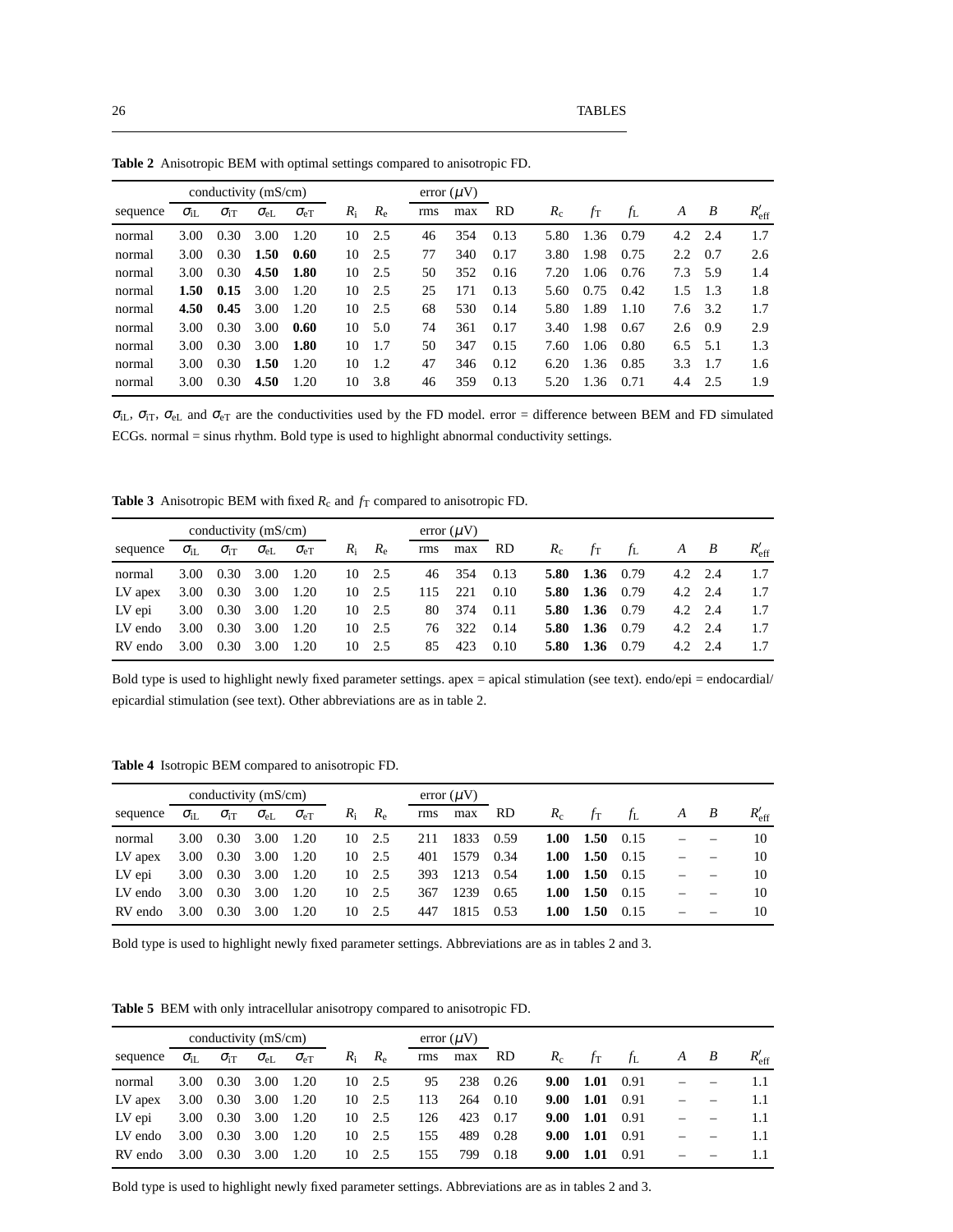### **Figure Captions**

| 1 | Anatomic model. The triangulation of the torso corresponds to                               |      |
|---|---------------------------------------------------------------------------------------------|------|
|   | that used in the BEM model. For clarity, other components are                               |      |
|   | shown as smooth surfaces. The standard ECG electrodes (three                                |      |
|   | limb electrodes and six precordial electrodes) are shown as green                           |      |
|   | spheres. For actual simulations the torso surface was replaced by                           |      |
|   | inner and outer surfaces of the skeletal muscle layer, and elec-                            |      |
|   | trodes moved to the outer layer                                                             | - 28 |
| 2 | Comparison of ECGs simulated with an FD model (gray) and with                               |      |
|   | a BEM model (black). ECGs were obtained from a normal (si-                                  |      |
|   | nus rhythm) activation sequence. A representative subset of the                             |      |
|   | standard 12-lead ECG is shown. ECGs are displayed in the con-                               |      |
|   | ventional way, using grid lines with 40 ms spacing horizontally                             |      |
|   | and 0.1 mV spacing vertically, and no axis labels. A: both models                           |      |
|   | isotropic (RD = 0.08). <b>B:</b> both models anisotropic (RD = 0.13,                        |      |
|   | table 3). C: fully isotropic BEM versus anisotropic FD model                                |      |
|   | $(RD = 0.59, \text{ table 4}). \dots \dots \dots \dots \dots \dots \dots \dots \dots \dots$ | 29   |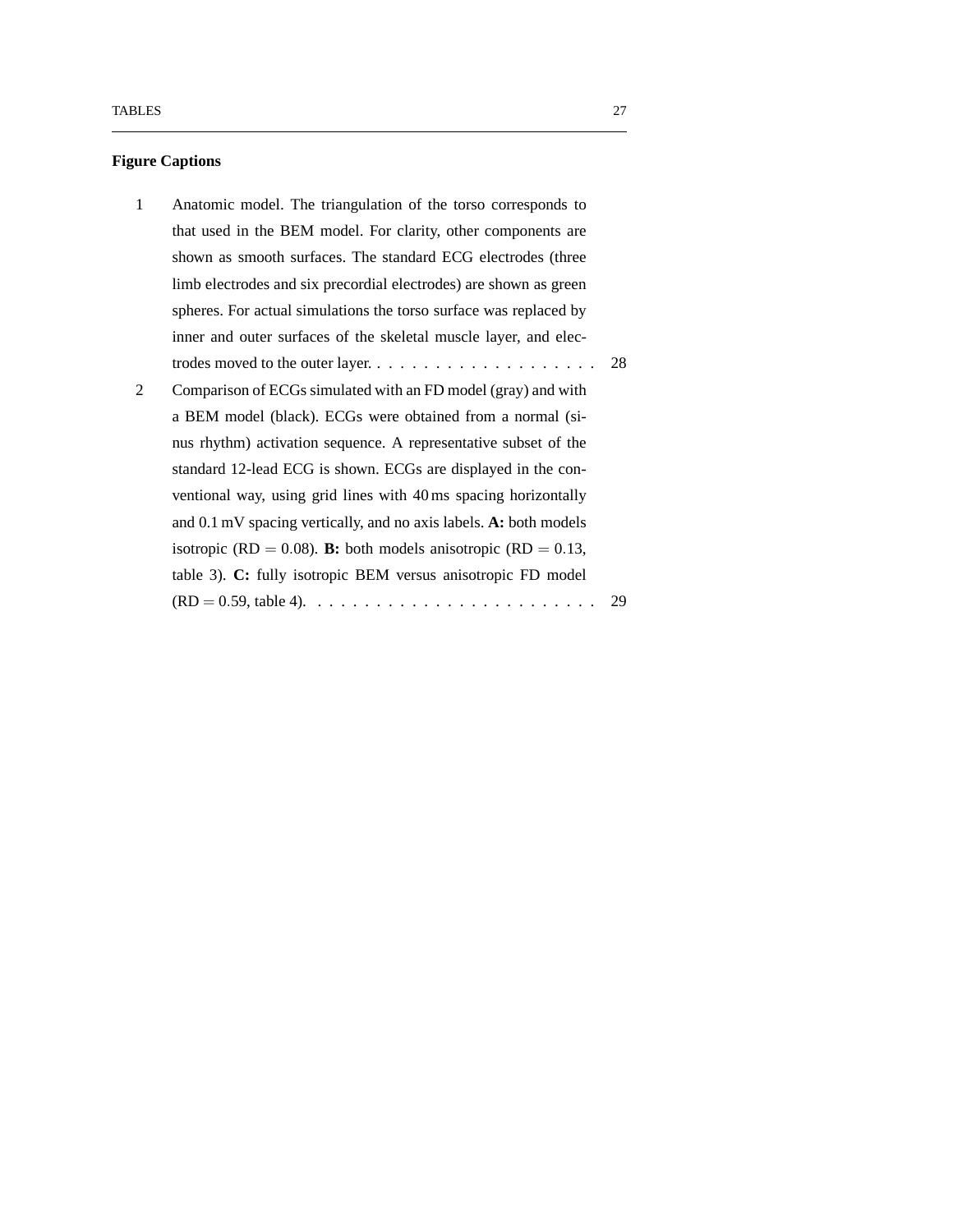

**Fig. 1** Anatomic model. The triangulation of the torso corresponds to that used in the BEM model. For clarity, other components are shown as smooth surfaces. The standard ECG electrodes (three limb electrodes and six precordial electrodes) are shown as green spheres. For actual simulations the torso surface was replaced by inner and outer surfaces of the skeletal muscle layer, and electrodes moved to the outer layer.